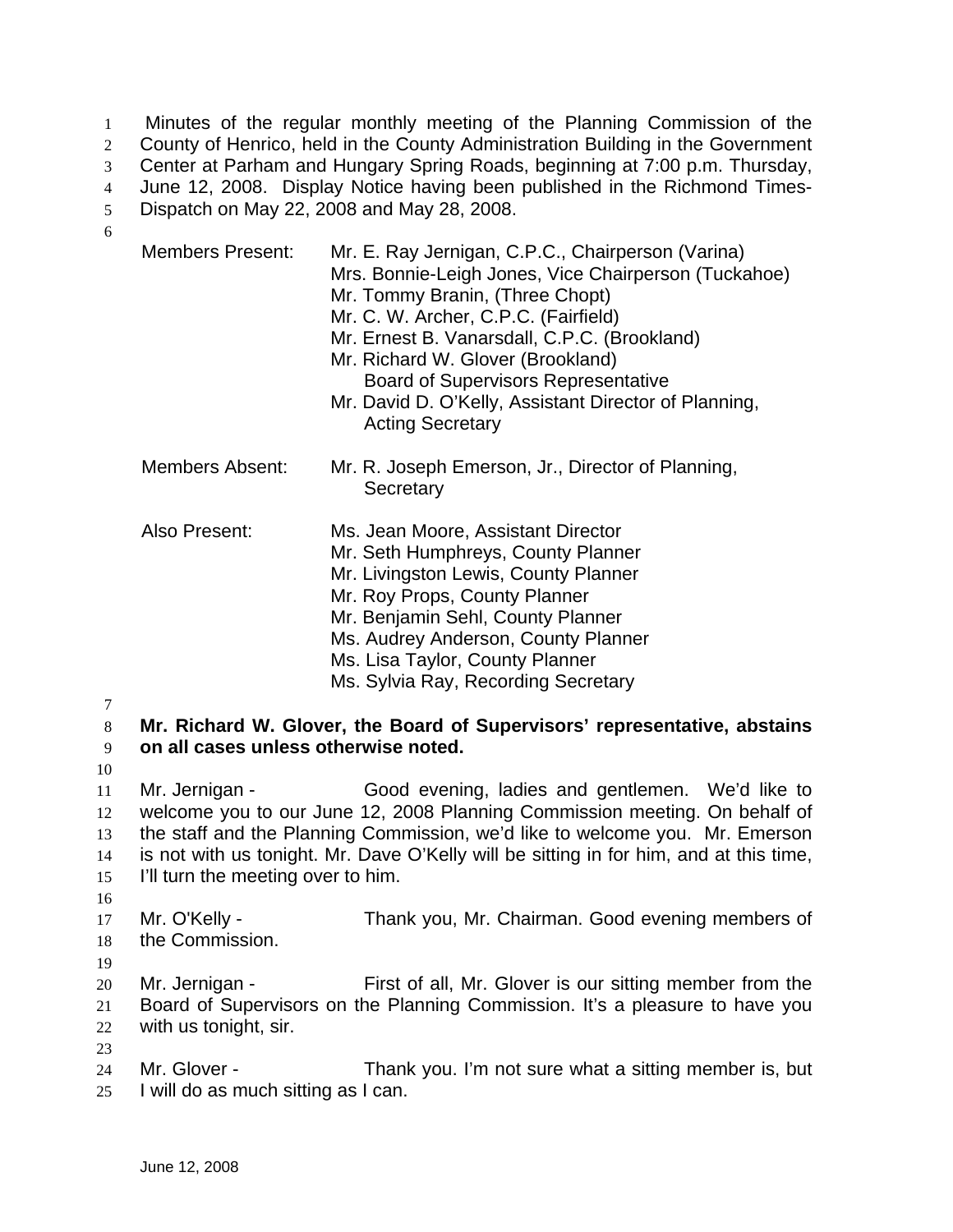| 26<br>27                                           | Mr. Jernigan -                                                      | Thank you.                                                                                                                                                                                                                                                                                                                                                                                                                                                                                                                                    |
|----------------------------------------------------|---------------------------------------------------------------------|-----------------------------------------------------------------------------------------------------------------------------------------------------------------------------------------------------------------------------------------------------------------------------------------------------------------------------------------------------------------------------------------------------------------------------------------------------------------------------------------------------------------------------------------------|
| 28<br>29<br>30                                     | Mr. Branin -                                                        | Mr. Glover, it's one who does not stand.                                                                                                                                                                                                                                                                                                                                                                                                                                                                                                      |
| 31<br>32<br>33<br>34<br>35                         | Mr. Glover -<br>Okay?                                               | There are all kinds of comedians. Anyway, Mr.<br>Chairman, I would like to say that due to the rezoning cases that come before the<br>Board of Supervisors, I normally abstain unless I enter into it and say differently.                                                                                                                                                                                                                                                                                                                    |
| 36<br>37                                           | Mr. Jernigan -                                                      | Okay, thank you, sir. Okay, Mr. O'Kelly.                                                                                                                                                                                                                                                                                                                                                                                                                                                                                                      |
| 38<br>39<br>40<br>41                               | Mr. O'Kelly -<br>through those. I think she has five requests.      | Yes, Mr. Chairman. That brings us to the first item on<br>the agenda, which are requests for deferrals. Ms. Jean Moore will lead us                                                                                                                                                                                                                                                                                                                                                                                                           |
| 42                                                 | Mr. Jernigan -                                                      | Good evening, Ms. Moore.                                                                                                                                                                                                                                                                                                                                                                                                                                                                                                                      |
| 43<br>44<br>45<br>46<br>47<br>48<br>49<br>50<br>51 | Ms. Moore -<br>the July 10, 2008 meeting.                           | Good evening. Thank you, Mr. Secretary. The first<br>request for deferral is in the Three Chopt District on page 1 of the agenda. It is P-<br>10-07. The applicant is Richmond Strikers Soccer Club, Incorporated. The site is<br>located on the east line of Pouncey Tract Road approximately 900 feet south of<br>Shady Grove Road. The request is for a provisional use permit in order to<br>construct a 144-foot high telecommunications tower. The deferral is requested to                                                             |
| 52<br>53<br>54<br>55<br>56<br>57<br>58<br>59<br>60 | Deferred from the May 15, 2008 Meeting<br>P-10-07<br>Area.          | Scott Turner for Richmond Strikers Soccer Club,<br>Inc.: Request for a Provisional Use Permit under Sections 24-95(a)(3), 24-120<br>and 24-122.1 of Chapter 24 of the County Code in order to construct a 144' high<br>telecommunications tower on part of Parcel 740-768-1098, located on the east<br>line of Pouncey Tract Road (State Route 271) approximately 900 feet south of<br>Shady Grove Road. The existing zoning is A-1 Agricultural District. The Land<br>Use Plan recommends Open Space/Recreation and Environmental Protection |
| 61<br>62<br>63<br>64<br>65                         | Mr. Jernigan -<br>opposition.                                       | Is there any opposition to the deferral of P-10-07,<br>Scott Turner for Richmond Strikers Soccer Club, Incorporated? There is no                                                                                                                                                                                                                                                                                                                                                                                                              |
| 66<br>67<br>68<br>69                               | Mr. Branin -<br>July 10, 2008 meeting, per the applicant's request. | Mr. Chairman, I would like to move that P-10-07,<br>Scott Turner for Richmond Strikers Soccer Club, Incorporated, be deferred to the                                                                                                                                                                                                                                                                                                                                                                                                          |
| 70<br>71                                           | Mr. Vanarsdall -                                                    | Second.                                                                                                                                                                                                                                                                                                                                                                                                                                                                                                                                       |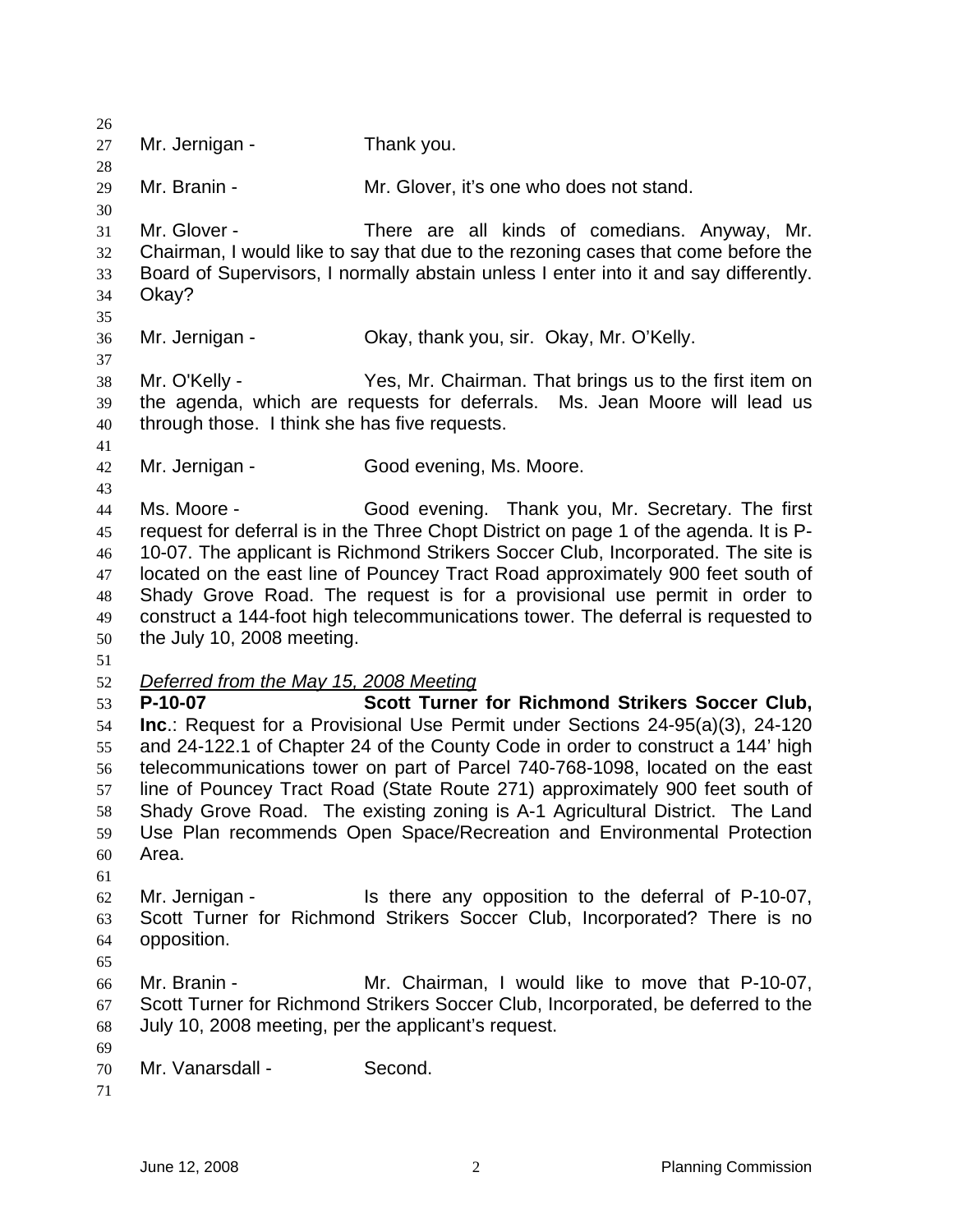Mr. Jernigan - Motion by Mr. Branin, seconded by Mr. Vanarsdall. All in favor say aye. All opposed say no. The ayes have it; the motion passes. 72 73

74

78

75 76 77 At the request of the applicant, the Planning Commission deferred P-10-07, Scott Turner for Richmond Strikers Soccer Club, Incorporated, to its meeting on July 10, 2008.

79 80 81 82 83 84 Ms. Moore - **On page 2 of your agenda in the Varina District is** case C-51C-07, WWLP Development, LLC. The site is located on the west line of Strath Road approximately 580 feet north of Lammrich Road. The request is to conditionally rezone from A-1 to R-5AC for zero lot line development, with a maximum of 176 lots. This deferral is requested to the November 13, 2008 meeting.

85

## 86 *Deferred from the December 6, 2007 Meeting*

87 88 89 90 91 92 93 94 95 96 **C-51C-07 Alvin S. Mistr, Jr. for WWLP Development, LLC**: Request to conditionally rezone from A-1 Agricultural District to R-5AC General Residence District (Conditional), Parcel 815-691-3804, containing 73.609 acres, located on the west line of Strath Road approximately 580 feet north of Lammrich Road. The applicant proposes a zero-lot line development with a maximum of one hundred seventy-six (176) lots. The R-5A District allows a minimum lot size of 5,625 square feet and a maximum gross density of 6 units per acre. The use will be controlled by zoning ordinance regulations and proffered conditions. The Land Use Plan recommends Suburban Residential 1, 1.0 to 2.4 units net density per acre. The site is in the Airport Safety Overlay District.

97

102

104

98 99 100 101 Mr. Jernigan - Is there any opposition to the deferral of case C-51C-07, Alvin S. Mistr, Jr. for WWLP Development, LLC? There is no opposition. With that, I will move for deferral of case C-51C-07, Alvin S. Mistr, Jr. for WWLP Development, LLC, to November 13, 2008, by request of the applicant.

103 Mrs. Jones - Second.

105 106 Mr. Jernigan - Motion by Mr. Jernigan, seconded by Mrs. Jones. All in favor say aye. All opposed say no. The ayes have it; the motion passes.

107

108 109 110 At the request of the applicant, the Planning Commission deferred C-51C-07, Alvin S. Mistr, Jr. for WWLP Development, LLC, to its meeting on November 13, 2008.

111

112 113 114 115 116 117 Ms. Moore - The Salso on page 2 is case C-53C-07, The Terry Companies Six, LLC. This site is located between the north line of North Airport Drive, the east and south lines of North Washington Street, and the southern terminus of Delbert Drive. This is a request to conditionally rezone from A-1 to RTHC, Residential Townhouse District, where a maximum of 154 condominium units are proposed. The deferral is requested to the July 10, 2008 meeting.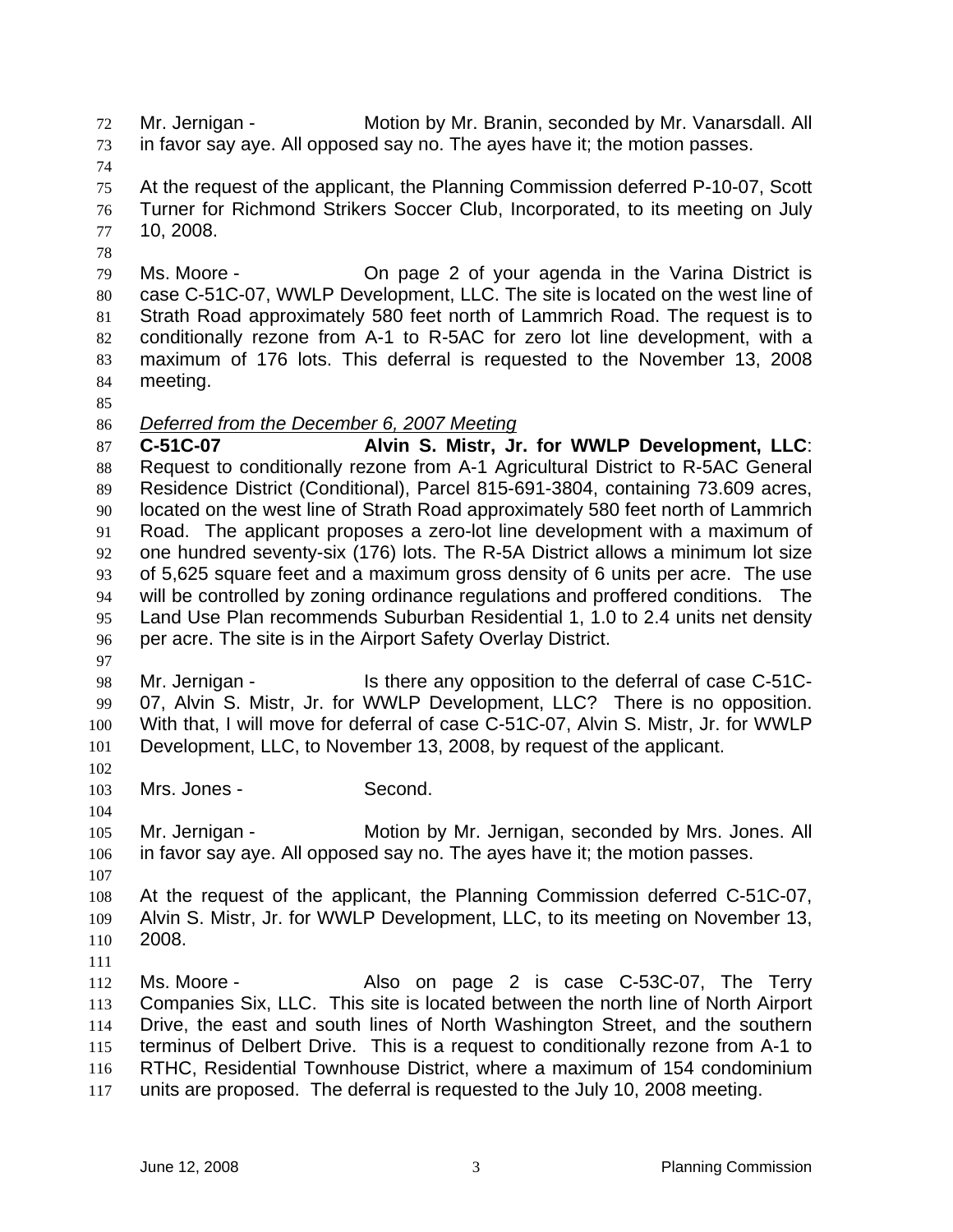118

119 *Deferred from the May 15, 2008 Meeting*

120 121 122 123 124 125 126 127 128 129 130 131 **C-53C-07 Andrew M. Condlin for The Terry Companies Six, LLC**: Request to conditionally rezone from A-1 Agricultural District to Residential RTHC Townhouse District (Conditional), Parcels 829-725-8000, 829-726-7956, 829-725-2031, 829-725-9496, 829-726-6419, 830-724-1497, 829-725-6657, 829- 725-2590 and 828-724-9181. The 46.8-acre site is located between the north line of N. Airport Drive, the east and south lines of N. Washington Street, and the southern terminus of Delbert Drive. The applicant proposes a maximum of one hundred fifty-four (154) semi-detached condominium units, a density of 3.29 units per acre. The RTH District allows a maximum gross density of 9 units per acre. The use will be controlled by zoning ordinance regulations and proffered conditions. The Land Use Plan recommends Suburban Residential 1, 1.0 to 2.4 units net density per acre. The site is in the Airport Safety Overlay District

132

133 134 135 136 137 Mr. Jernigan - The Is there any opposition to the deferral of case C-53C-07, Andrew M. Condlin for The Terry Companies Six, LLC? There is no opposition. With that, I will move for deferral of case C-53C-07, Andrew M. Condlin for The Terry Companies Six, LLC, to July 10, 2008, by request of the applicant.

138

140

139 Mr. Vanarsdall - Second.

141 142 Mr. Jernigan - Motion by Mr. Jernigan, seconded by Mr. Vanarsdall. All in favor say aye. All opposed say no. The ayes have it; the motion passes.

143

144 145 146 At the request of the applicant, the Planning Commission deferred C-53C-07, Andrew M. Condlin for The Terry Companies Six, LLC, to its meeting on July 10, 2008.

147

148 149 150 151 152 153 Ms. Moore - On page 3 of your agenda is case P-7-08. The applicant is Diamond Communications, LLC. The site is located on the north line of Midview Road approximately 1,075 feet east of New Market Road. The request is for a provisional use permit to construct a 146-foot high monopole telecommunication tower and related equipment. The deferral is requested to the July 10, 2008 meeting.

154

155 *Deferred from the May 15, 2008 Meeting*

156 157 158 159 160 161 162 163 **P-7-08 Gregory S. Tully for Diamond Communications, LLC**: Request for a Provisional Use Permit under Sections 24-95(a)(3), 24-120 and 24-122.1 of Chapter 24 of the County Code in order to construct a 146' high monopole telecommunications tower and related equipment, on part of Parcel 804-702-0772, located on the north line of Midview Road approximately 1,075 feet east of New Market Road (State Route 5). The existing zoning is R-3 One-Family Residence District. The Land Use Plan recommends Suburban Residential 1, 1.0 to 2.4 units net density per acre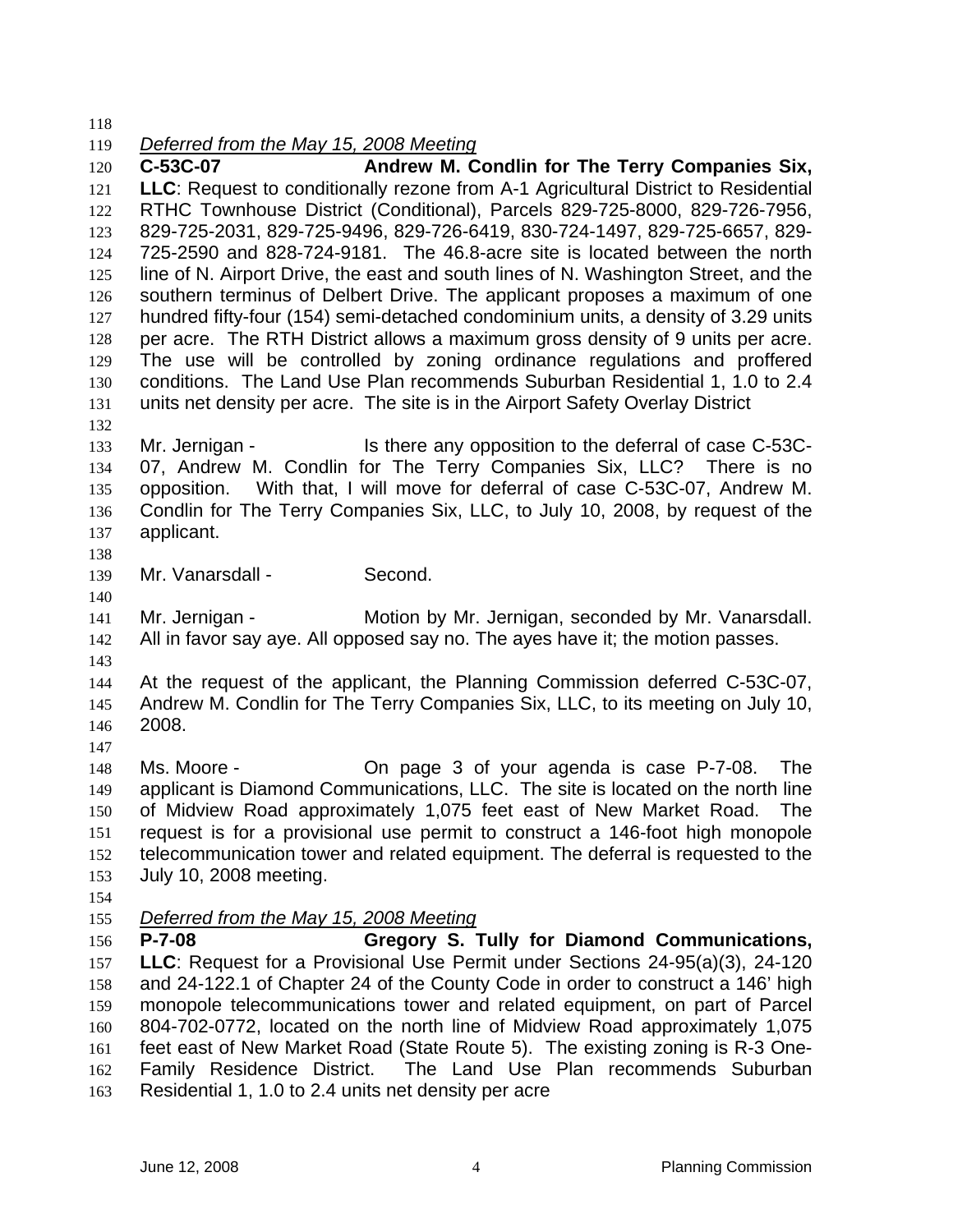164 165 166 167 168 169 170 171 172 173 174 175 176 177 178 179 180 181 182 183 184 185 Mr. Jernigan - Is there any opposition to the deferral of case P-7-08, Gregory S. Tully for Diamond Communications, LLC? There is no opposition. With that, I will move for deferral of case P-7-08, Gregory S. Tully for Diamond Communications, LLC, to July 10, 2008, by request of the applicant. Mr. Branin - Second. Mr. Jernigan - **Motion by Mr. Jernigan, seconded by Mr. Branin.** All in favor say aye. All opposed say no. The ayes have it; the motion passes. At the request of the applicant, the Planning Commission deferred P-7-08, Gregory S. Tully for Diamond Communications, LLC, to its meeting on July 10, 2008. Ms. Moore - The last request is on page 3 of your agenda. It's P-8-08. The applicant is Richmond 20 MHz LLC. The site is located on the west line of Varina Road approximately 120 feet south of Mill Road. The request is for a provisional use permit to construction a 194-foot high telecommunication tower and related equipment. The deferral is requested to the September 11, 2008 meeting. 186 *Deferred from the May 15, 2008 Meeting* 187 188 189 190 191 192 193 194 195 196 197 198 199 200 201 202 203 204 205 206 207 208 **P-8-08 Gloria L. Freye for Richmond 20MHz LLC**: Request for a Provisional Use Permit under Sections 24-95(a)(3), 24-120 and 24-122.1 of Chapter 24 of the County Code in order to construct a 194' high monopole telecommunications tower and related equipment, on part of Parcel 810-686- 4444, located on the west line of Varina Road approximately 120 feet south of Mill Road. The existing zoning is A-1 Agricultural District. The Land Use Plan recommends Rural Residential, not to exceed 1.0 units net density per acre. The site is in the Airport Safety Overlay District. Mr. Jernigan - The Is there any opposition to the deferral of case P-8-08, Gloria L. Freye for Richmond 20MHz, LLC? There is no opposition. With that, I will move for deferral of P-8-08, Gloria L. Freye for Richmond 20MHz, LLC, to September 11, 2008, by request of the applicant. Mrs. Jones - Second. Mr. Jernigan - **Motion by Mr. Jernigan, seconded by Mrs. Jones.** All in favor say aye. All opposed say no. The ayes have it; the motion passes. At the request of the applicant, the Planning Commission deferred P-8-08, Gloria L. Freye for Richmond 20MHz, LLC, to its meeting on July 10, 2008.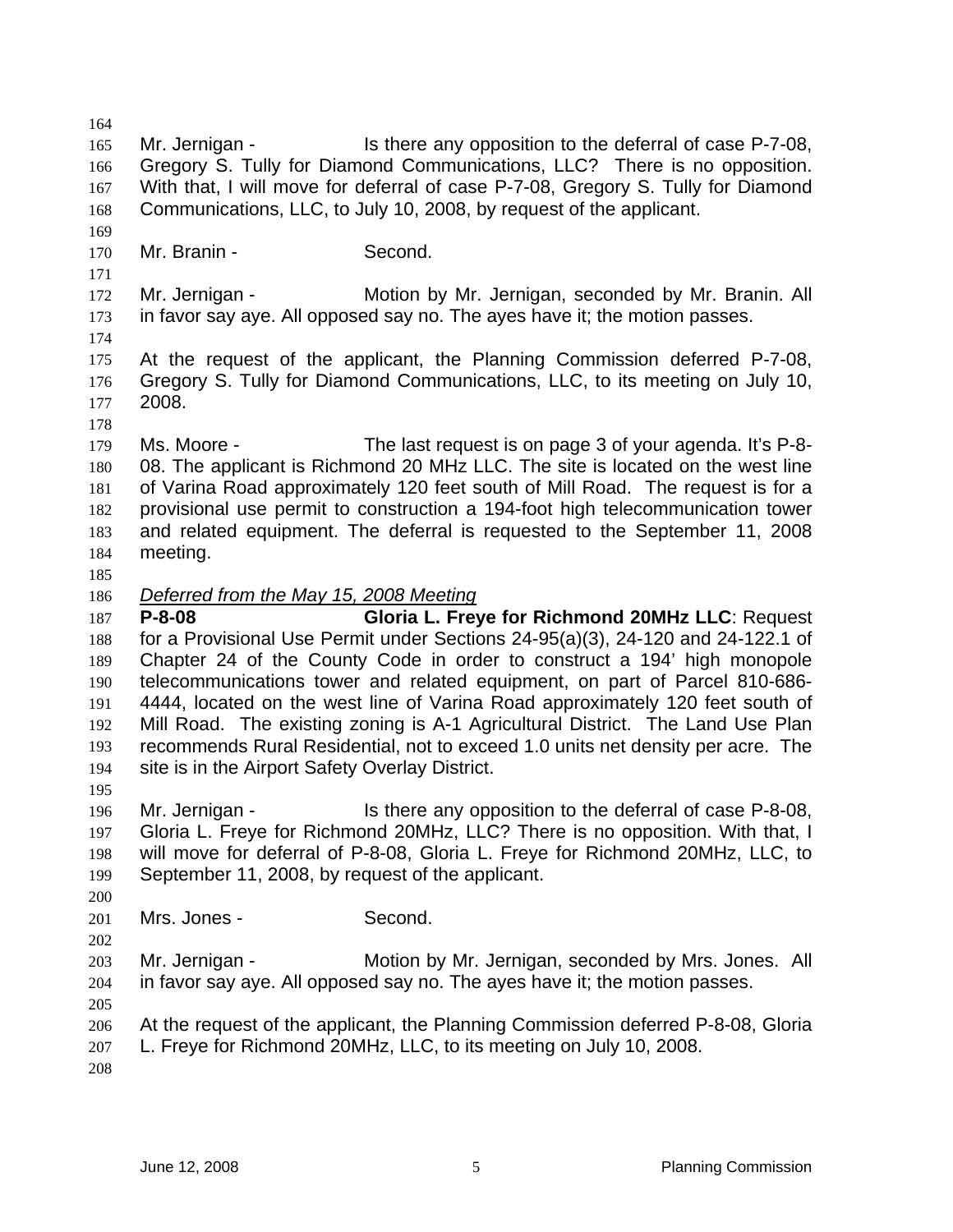Ms. Moore - Mr. Chairman, that concludes the report for requested deferrals. 209 210 211 212 213 214 215 216 217 218 219 220 221 222 223 224 225 226 227 228 229 230 231 232 233 234 235 236 237 238 239 240 241 242 243 244 245 246 247 248 Mr. Jernigan - Thank you, Ms. Moore. Mr. O'Kelly - **Mr.** Chairman, that takes us to the next item, which are expedited cases. Again, Ms. Moore will lead us through those. I think there is one request. Ms. Moore - It's in the Three Chopt District, and on page 1 of your agenda. The case is P-10-08, Space Mart Partners. This site is located on the northeast intersection of Interstate 64 and Cox Road. The request is for a provisional use permit in order construct a self-service storage facility. The site is zoned B-2, which requires a PUP for this use. Staff has received no known opposition on this request, and there were no issues in the staff report. **P-10-08 Gloria L. Freye, Esquire for Space Mart Partners**: Request for a Provisional Use Permit under Sections 24-58.2(b), 24-120 and 24- 122.1 of Chapter 24 of the County Code in order to construct a self-service storage facility on part of Parcels 749-759-0307 and 748-758-4252, located at the northeast intersection of Interstate 64 and Cox Road. The existing zoning is B-2C Business District (Conditional). The Land Use Plan recommends Office. Mr. Jernigan - Thank you. Is there any opposition to case P-10-08, Gloria L. Freye, Esquire for Space Mart Partners? There is no opposition, Mr. Branin. Mr. Branin - Thank you, Mr. Chairman. I want to thank Space Mart Partners for working so diligently on getting the architecturals where they need to be, and providing a good product to go into this small space. With that, Mr. Chairman, I'd like move that P-10-08, Gloria L. Freye, Esquire for Space Mart Partners, be approved on the expedited agenda. Mr. Archer - Second. Mr. Jernigan - Motion by Mr. Branin, seconded by Mr. Archer. All in favor say aye. All opposed say no. The ayes have it; the motion carries. **REASON:** Acting on a motion by Mr. Branin, seconded by Mr. Vanarsdall, the Planning Commission voted 5-0 (one abstention) to recommend the Board of Supervisors **grant** the request because it is reasonable in light of the surrounding uses and existing zoning on the property and when properly developed and regulated by the recommended conditions, it would not be detrimental to the public health, safety, welfare and values in the area. 249 250 251 252 253 254 Ms. Moore - Thank you.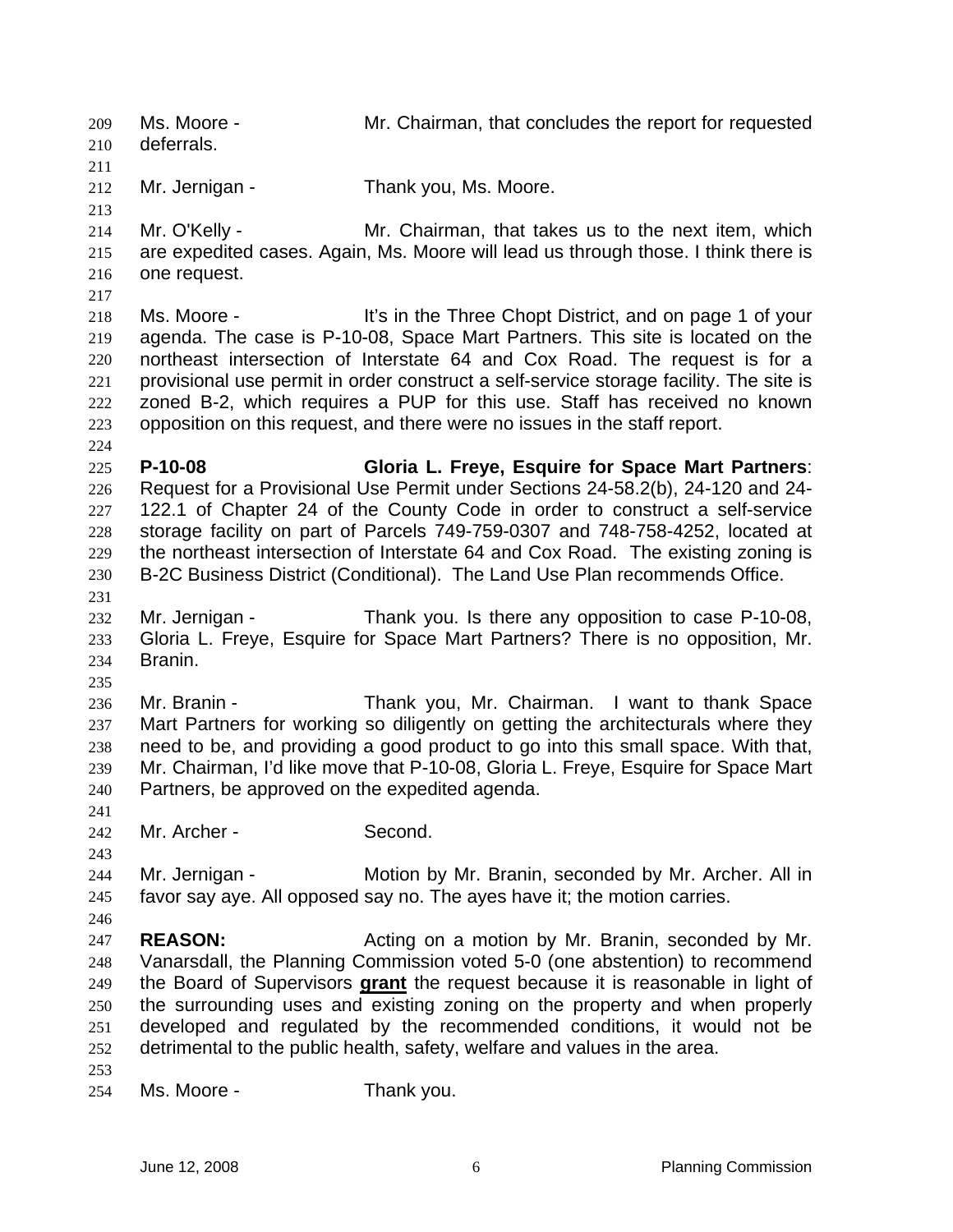256 Mr. Jernigan - Thank you, Ms. Moore.

257

268

272

274

255

258 *Deferred from the April 10, 2008 Meeting.*

259

260 261 262 263 264 265 266 267 **C-7C-07 Andrew M. Condlin for Frances A. Turner**: Request to conditionally rezone from A-1 Agricultural District to RTHC Residential Townhouse District (Conditional), Parcel 747-773-6860, containing 5.204 acres, located on the southeast line of Twin Hickory Road, approximately 800 feet northeast of Nuckols Road. The applicant proposes a residential townhouse development with a maximum of 30 units. The RTH District allows a maximum density of 9 units per acre. The use will be controlled by zoning ordinance regulations and proffered conditions. The Land Use Plan recommends Urban Residential, 3.4 to 6.8 units per acre.

269 270 271 Mr. Jernigan - Is there any opposition to case C-7C-07, Andrew M. Condlin for Frances A. Turner? There is no opposition. Mr. Lewis, how are you tonight?

273 Mr. Lewis - The Text I'm doing well, Mr. Chairman, thank you.

275 276 277 278 279 280 This is a request to rezone 5.2 acres along Twin Hickory Road from A-1 to RTHC to allow construction of 30 townhouses, a density of 5.77 units per acre. The site is located adjacent to the Chappell Ridge at Wyndham Forest subdivision, Mount Vernon Baptist Church, and Hickory Corner Office Condominiums. The approved Preston Square townhouse development is located to the west across Twin Hickory Road.

281

282 283 The 2010 Land Use Plan recommends Urban Residential for the property with a density range of 3.4 to 6.8 units per acre, which is consistent with this request.

284

285 286 287 288 289 290 291 This proffered conceptual plan submitted by the applicant shows a six-building arrangement with three structures facing Twin Hickory Road. In addition to constructing in conformance with a conceptual plan, the applicant's revised proffers dated June 10, 2008 address the following major topics: A maximum of 30 units; minimum 2,000-square-foot units, each with at least a one-car garage; a 45-foot-wide perimeter buffer adjacent to Chappell Ridge and 15-foot buffers along the other boundaries; an underground BMP and sidewalks.

292

293 294 295 296 297 298 Exterior walls would be a minimum of 75% brick or brick veneer, a reduction from the 100% brick exterior construction initially proposed by the applicant. Given the variety of materials that may be used for the remaining 25%, the applicant is encouraged to provide building elevations to illustrate the potential visual impact of the development. The request could also be enhanced by providing sodded and irrigated lawn areas, and irrigating landscape plantings.

299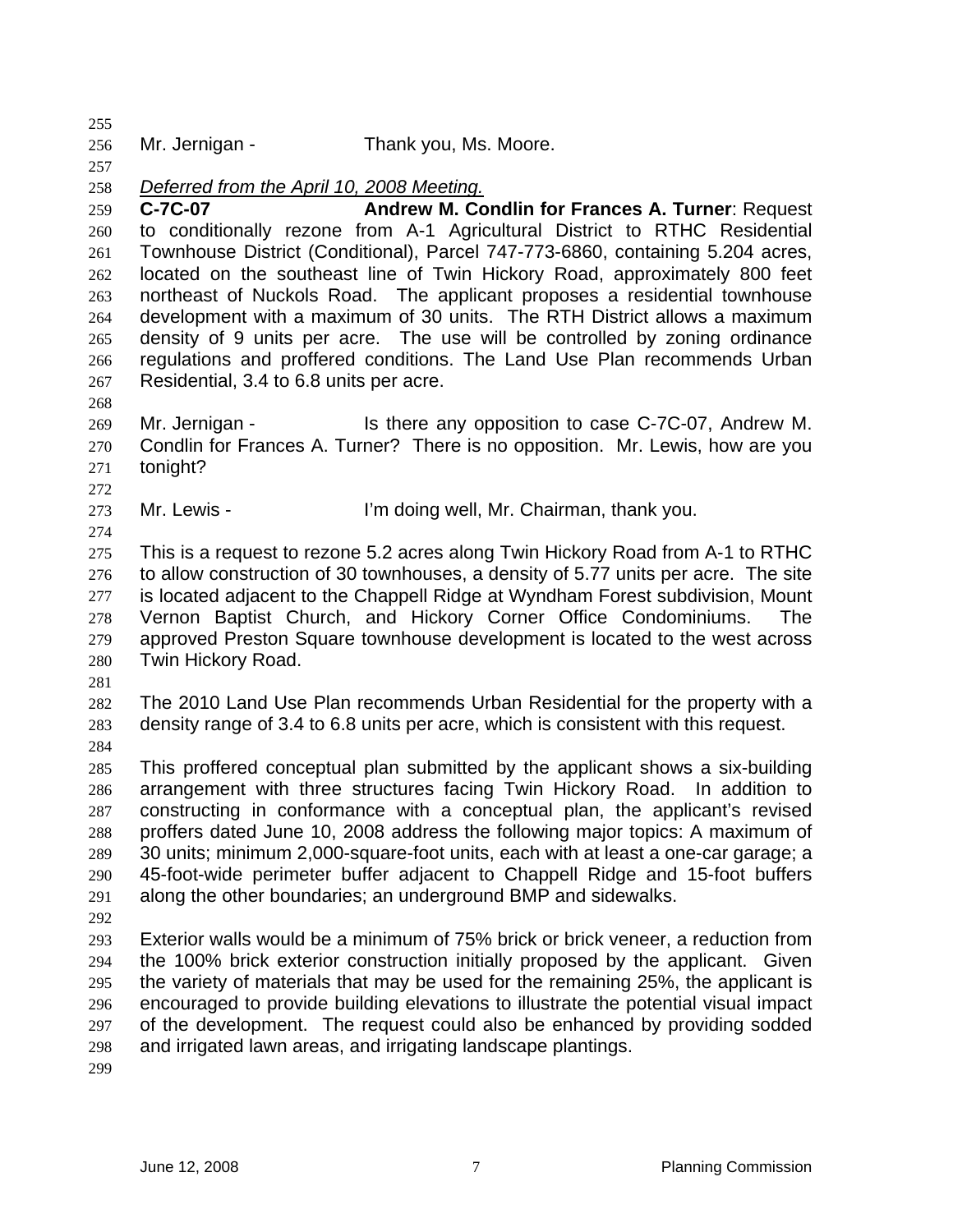This request is consistent with the 2010 Land Use Plan's Urban Residential recommendation and could be compatible with surrounding properties. The applicant has also provided assurances to mitigate issues raised in the staff report. Staff could fully support the request if the remaining issues related to building elevations and landscaping are addressed. 300 301 302 303 304 305 306 307 308 309 310 311 312 313 314 315 316 317 318 319 320 321 322 323 324 325 326 327 328 329 330 331 332 333 334 335 336 337 338 339 340 341 342 343 344 345 This concludes my presentation. I will be happy to take any questions. Mr. Jernigan - Are there any questions for Mr. Lewis from the Commission? Mr. Branin - **Mr. Lewis, would you state again your last statement** about the architecturals? Mr. Lewis - The Term of The Sorry? Mr. Branin - You had mentioned something in your presentation about the architecturals. Mr. Lewis - The percentage of brick on the external walls is currently 75%. Given the remaining materials that could be used for the remaining 25%, staff encourages the applicant to provide elevations to better illustrate the possibilities. Mr. Branin - Ckay. I have no further questions. Mr. Jernigan - We just received proffers. Do they have to waive the time limits on these? Mr. Lewis - No. These actually have arrived within the time limits. Mr. Jernigan - Okay. Mr. Branin, would you like to hear from the applicant? Mr. Branin - I don't think it's necessary, Mr. Chairman. Mr. Jernigan - **Okay.** Mr. Branin - This is a live worked pretty hard with this case. If any of the other Commissioners would like to, I'd be happy for them to hear from the applicant. Mrs. Jones - I'd like to know if there is an intention to have any kind of architectural elevations available as this moves forward. Mr. Branin - The Let's call up the applicant.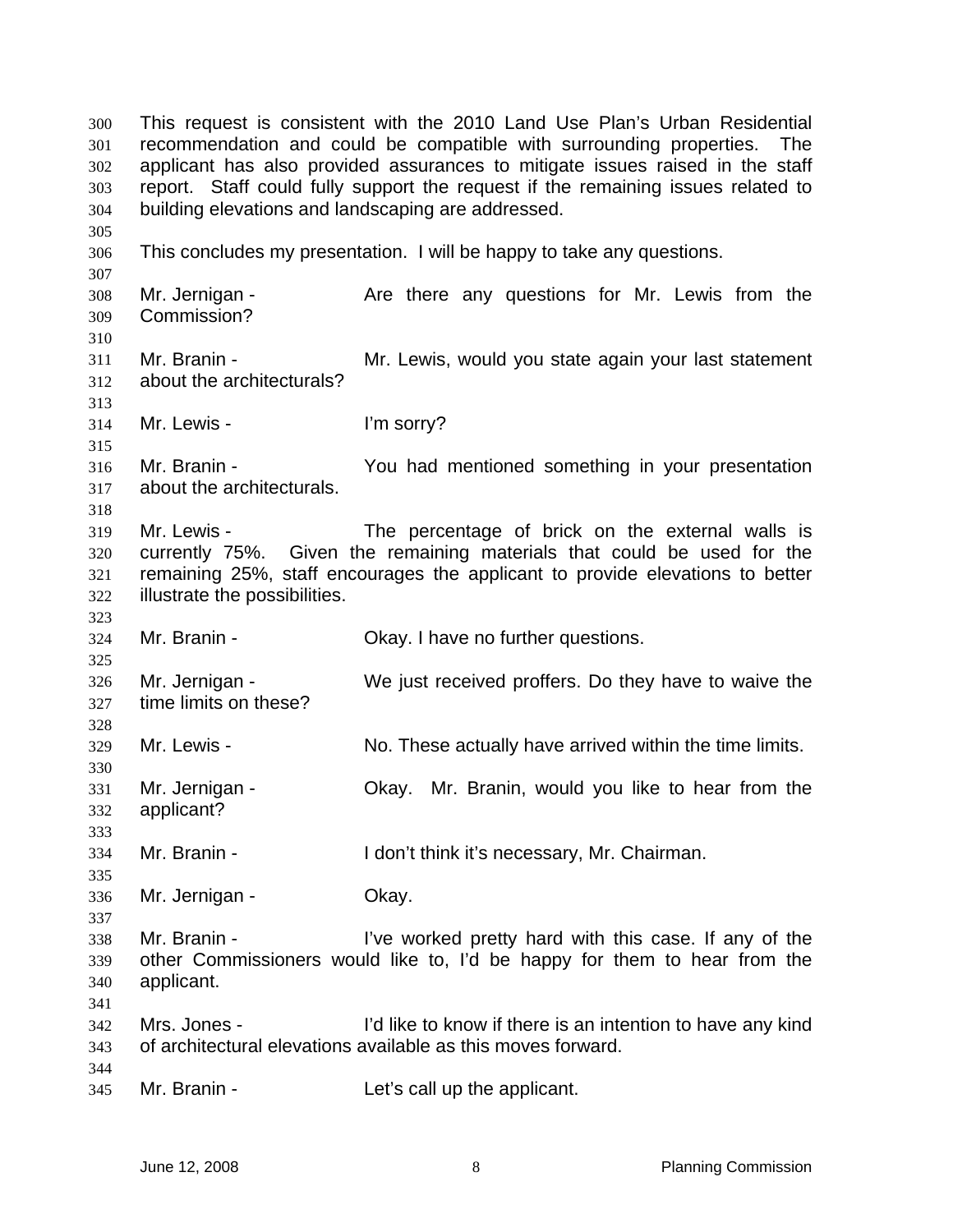346 347 348 349 350 351 352 353 354 355 356 357 358 359 360 361 362 363 364 365 366 367 368 369 370 371 372 373 374 375 376 377 378 379 380 381 382 383 384 385 386 387 388 389 390 391 Mr. Branin - The Mr. Condlin, since you're up, we'll address both the issue of more brick and— Mr. Jernigan - Let him state his name first. Mr. Condlin - Andy Condlin from Williams Mullen, here on behalf of the applicant, Mrs. Turner. Mr. Branin - The State of the Vou would make comments on both brick and also showing elevations. Mr. Condlin - Mrs. Turner is the current property owner and has been for quite some time. We don't have—We did have at one time a contract with a builder. We don't have a specific builder, so this is really conceptual, and we don't have any specific elevations for a builder at this time. That's why we're not planning on showing any elevations. We tried to tighten up with the type of material. What happened across the street and in some other locations—in my experience in talking with some other builders during this process, and of course in doing zoning work—is that 100% brick can look pretty institutional. So, we wanted to go with 75%—just a random number—to be able to do that, to be able to have some highlights of the remaining 25%. I think those are pretty standard types of material. There's no specific elevation, or no rhyme or reason really. It just seemed to be a good balance between the brick and trying to avoid that institutional look. I'll be happy to take suggestions, or make revisions as you feel necessary. Ms. Jones - I'm glad to see the EIFS has been removed. Mr. Condlin - Yes. Mr. Jernigan - Ckay. Are there any more questions for Mr. Condlin from the Commission? Mrs. Jones - The Irrigation? Mr. Branin - Mr. Condlin, the only thing that concerns me, which I had voiced concern to before, was the location of the dumpster. I don't see it in your revised drawings. Mr. Condlin - That was left off. When we talked about that, that is the one change that we're going to have to make between now and the Board of Supervisors, if this moves forward. The idea is that it would be located in one of three spots—either here at this location, here, or here. When I talked to Dan Caskie from Bay Design, he said typically we don't have dumpsters. We have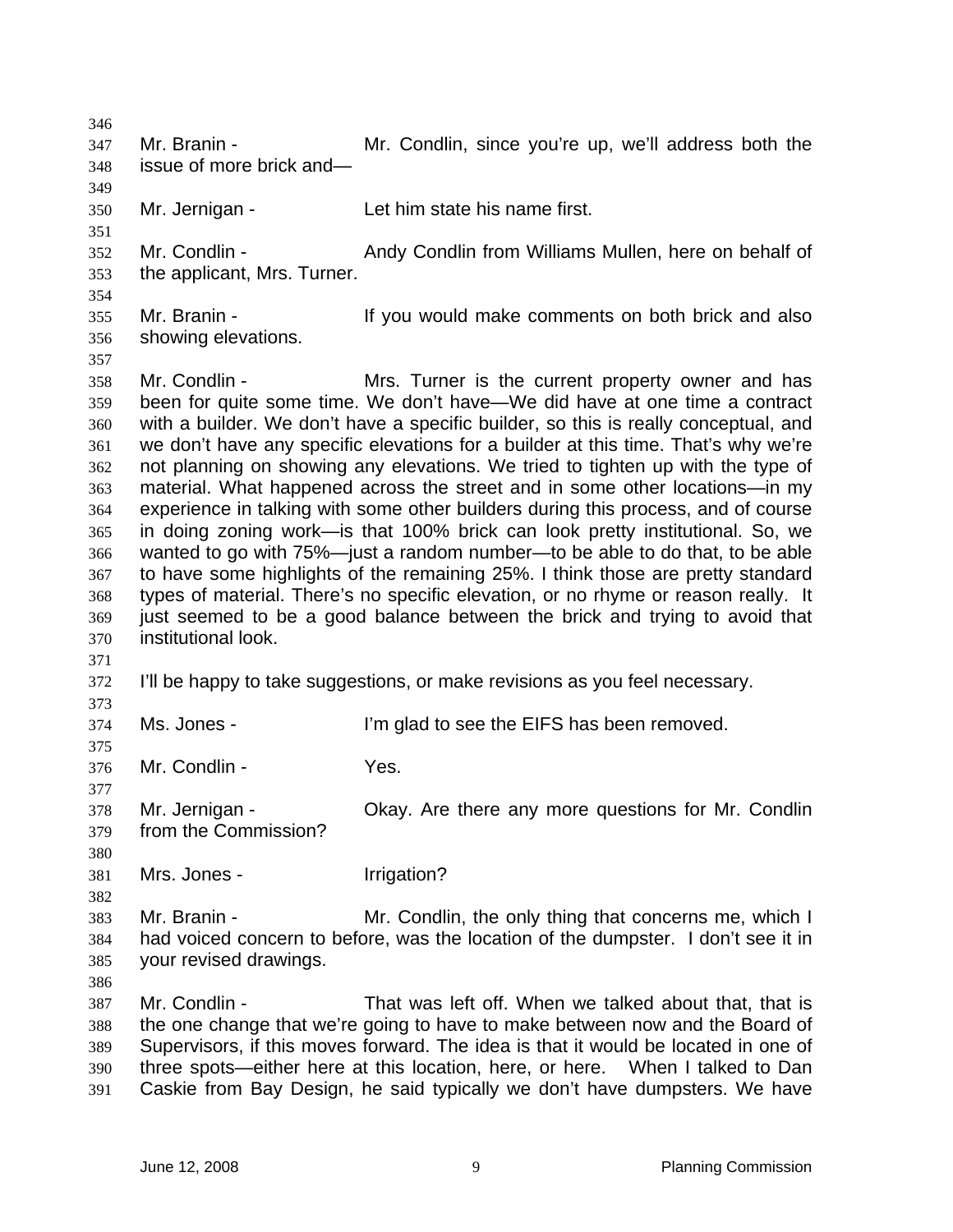super cans and trash pickup. If there is a dumpster, we would revise our plan to show it one of these three locations, probably over here or over here is where they would show it. The intention is not even to have a dumpster. I just have to clarify that between now and the Board of Supervisors. 392 393 394 395 396 397 398 399 400 401 402 403 404 405 406 407 408 409 410 411 412 413 414 415 416 417 418 419 420 421 422 423 424 425 426 427 428 429 430 431 432 433 434 435 436 437 Mr. Branin - The last thing I have, Mr. Chairman, is a comment. Mr. Condlin, if this does proceed to the Board of Supervisors, I would prefer you find out before then what kind of trash receptacles you'll be using. If that is a dumpster, show that in the location. Mr. Condlin - Yes sir. Absolutely. Mr. Branin - **I** will advise you that it would probably be a good idea to increase your brick. Mr. Condlin - Chay. Mr. Branin - You will probably hear that before you present to the supervisors. The third thing would be to have your elevations ready for POD. Mr. Condlin - Chay. Yes sir. Absolutely. Mrs. Jones - In referencing the dumpster, when it's screened by similar materials, that, obviously, is important for us to know because it's a tight space. If you're going to have predominantly brick, which sounds like you will, I would hope that could be defined a little better. Mr. Condlin - I understand. I will, yes. I'm hoping to get rid of that altogether, quite frankly, but yes, we will. Mrs. Jones - It's hard to know when you don't have a builder. I know, I know. Mr. Condlin - The State of the It is. It's unfortunate. Given the market and the timing, she wants to move forward. Mrs. Jones - Sure. There can always, I guess, be a conceptual, general plan. Mr. Jernigan - Mr. Condlin, you're not going to sod and irrigate this? Mr. Condlin - Quite frankly, it's something we haven't been able to talk to anyone about. It didn't seem to be a critical issue for Mr. Branin and the neighbors. It probably will be; most builders do, but it was not something I wanted to commit to at this point.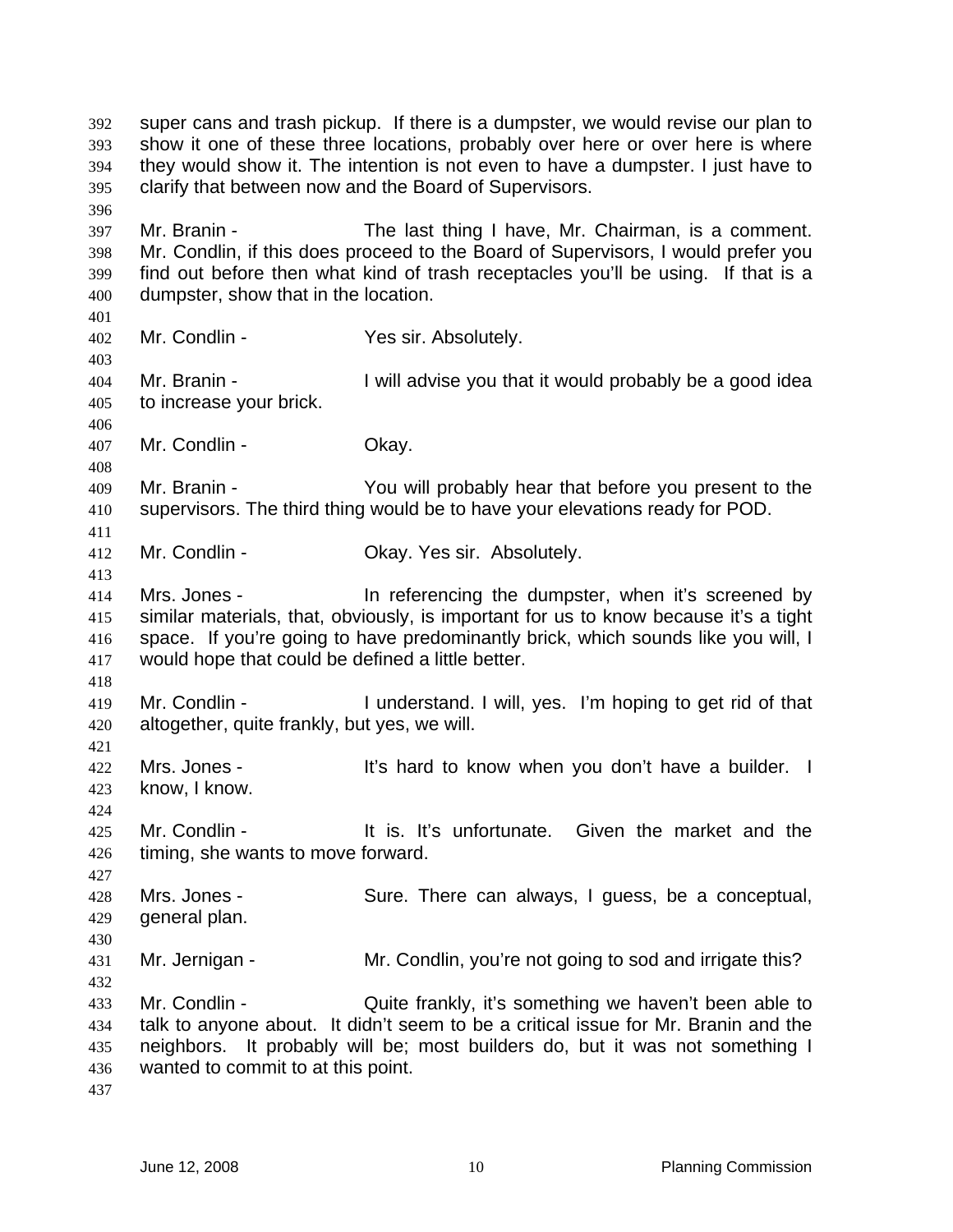438 Mrs. Jones - Are you all right with that? 439 440 441 442 443 444 445 446 447 448 449 450 451 452 453 Mr. Jernigan - I was discussing with him about sod and irrigation. Okay. Mr. Branin - **Mr. Chairman, I'd like to move that C-7C-07, Andrew** M. Condlin for Frances A. Turner, move forward to the Board of Supervisors with a recommendation for approval. Mr. Vanarsdall - Second. Mr. Jernigan - **Motion by Mr. Branin, seconded by Mr. Vanarsdall. All** in favor say aye. All opposed say no. The ayes have it; the motion passes. **REASON: Acting on a motion by Mr. Branin, seconded by Mr. REASON:** Vanarsdall, the Planning Commission voted 5-0 (one abstention) to recommend the Board of Supervisors **grant** the request because it conforms to the recommendations of the Land Use Plan and it is appropriate residential zoning at this location. 454 455 456 457 458 459 460 461 462 463 464 465 466 467 468 469 470 471 472 473 474 475 476 477 478 479 480 481 482 483 **C-18C-08 Sandra Verna for WILVAL LLC**: Request to amend proffered conditions accepted with Rezoning Case C-37C-05, on Parcels 777- 772-5971, 777-772-9417, 775-772-7266, 777-771-6782, 777-773-0724, and part of Parcel 778-771-1571, located between the northeast line of Greenwood Road and the Chickahominy River beginning approximately 150 feet west of Quail Walk Drive and extending to the west line of Winfrey Road approximately 1,800 feet north of its intersection with Greenwood Road. The applicant proposes to amend proffers pertaining to sod and irrigation, amenities, parking facilities, architectural exhibits, fencing, road standards, and building height. A new proffer pertaining to emergency generators is proposed. The existing zoning is R-6C General Residence District (Conditional). The Land Use Plan recommends Suburban Residential 1, 1.0 to 2.4 units net density per acre, and Environmental Protection Area. Mr. Jernigan - Is there any opposition to case C-18C-08, Sandra Verna for WILVAL, LLC? There is no opposition. Good evening, Mr. Sehl. Mr. Sehl - Good evening, Mr. Chairman, members of the Commission. This request would amend proffers accepted with rezoning case C-37C-05 which rezoned the subject property from A-1 to R-6C. The applicant wishes to amend several proffers accepted with the original rezoning case to allow additional flexibility regarding certain design requirements. Revised proffers were submitted on June 10, 2008, and have been distributed to you this evening.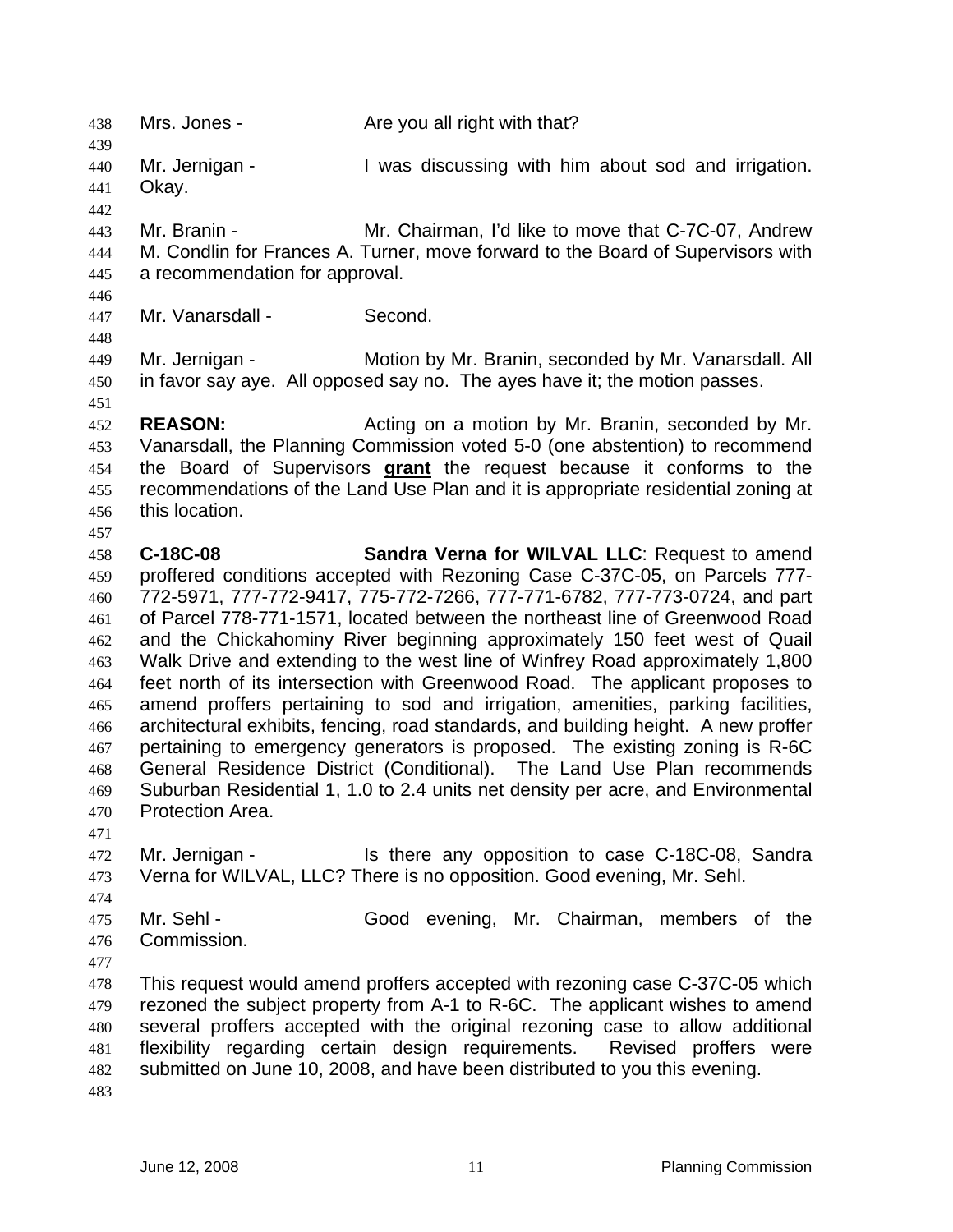C-37C-05 approved an age-restricted development of no more than 400 units. The requested amendments would not alter the original intent of this case, and the amendments proposed by the applicant relate solely to architectural exhibits, parking, timing of amenities, interior fencing, building height, and sodding of yards. The applicant also proposes to add an additional proffer regarding emergency generators for units on the property. 484 485 486 487 488 489 490 491 492 493 494 495 496 497 498 499 500 501 502 503 504 505 506 507 508 509 510 511 512 513 514 515 516 517 518 519 520 521 The proposed amendments would continue to assure a high level of quality for the proposed development, and staff recommends approval of this request. I would be happy to answer any questions you might have. Mr. Jernigan - The Are there any questions for Mr. Sehl from the Commission? Thank you, Mr. Sehl. Mr. Vanarsdall, do you need to hear from the applicant? Mr. Vanarsdall - No, I do not. Mr. Jernigan - Ckay. Mr. Vanarsdall - We had a community meeting, and we talked about this and had all the proffers changed. So, I don't need to talk to him. Mr. Jernigan - Ckay. Mr. Vanarsdall - First of all, this is a very good case, and the proffer changes allow even more flexibility in the building design and amenities. We had eight proffer changes, and they're all for the better. We had a nice community meeting with about 40 or 50 people, and we notified everyone in the community. Everybody was very pleased. With that, I move that C-18C-08, Sandra Verna for WILVAL, LLC, be recommended to the Board of Supervisors for approval. Mr. Archer - Second. Mr. Jernigan - **Motion by Mr. Vanarsdall, seconded by Mr. Archer. All** in favor say aye. All opposed say no. The ayes have it; the motion passes. **REASON:** Acting on a motion by Mr. Vanarsdall, seconded by Mr. Archer, the Planning Commission voted 5-0 (one abstention) to recommend the Board of Supervisors **grant** the request because the amendments continue to assure a quality form of development with maximum protection afforded the adjacent properties, and do not reduce the original intended purpose of the proffers. 522 523 524 525 526 527 528 529 **C-21C-08 Betti Bachman Smythe for CWP Properties:** Request to conditionally rezone from B-2 Business District to B-3C Business District (Conditional), Parcel 772-750-5496, containing 2.611 acres, located on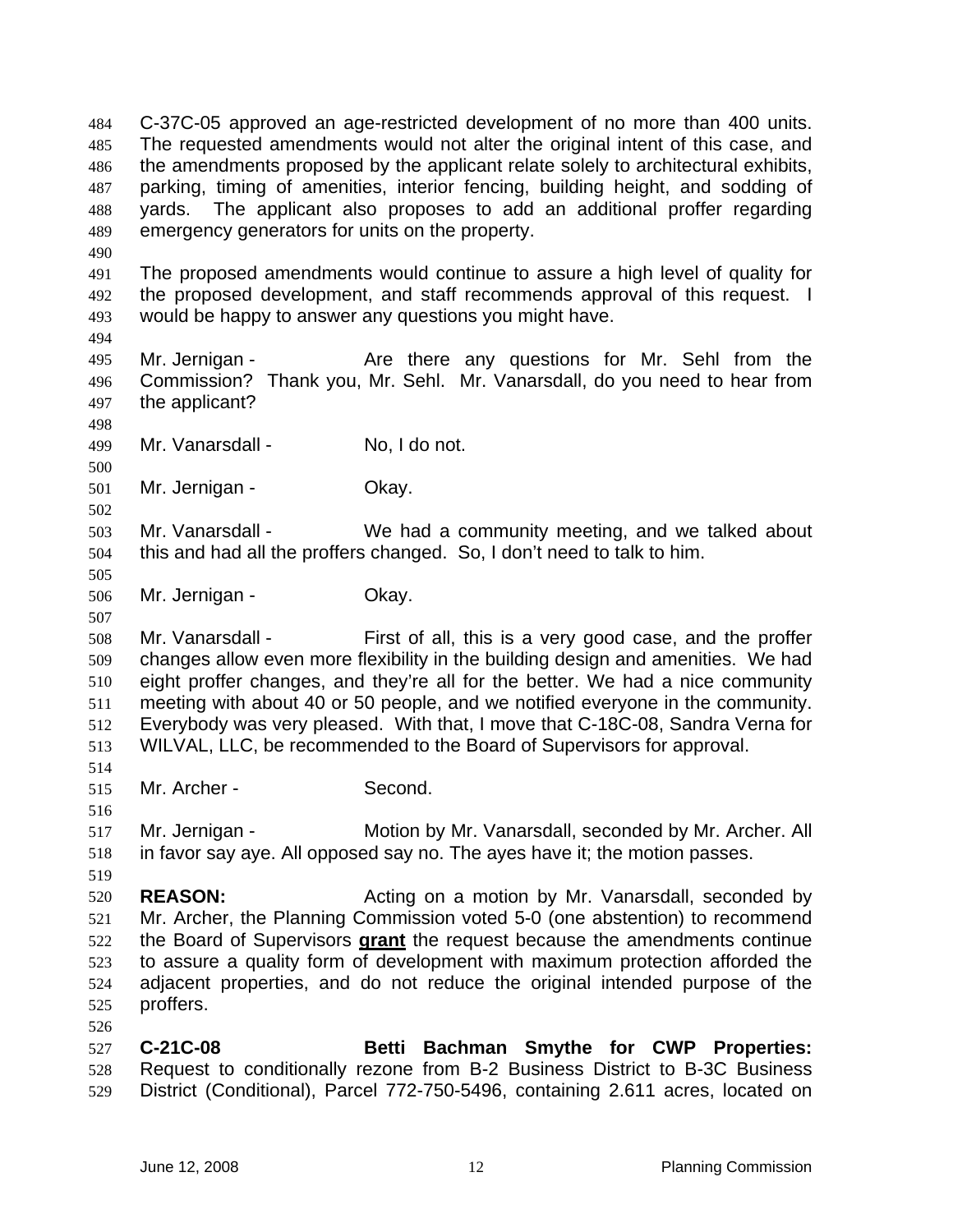the east line of Staples Mill Road (U.S. Route 33) approximately 175 feet south of its intersection with Sprenkle Lane. The applicant proposes an animal kennel. The use will be controlled by zoning ordinance regulations and proffered conditions. The Land Use Plan recommends Commercial Arterial. The site is in the Enterprise Zone. 530 531 532 533 534

536 537 538 Mr. Jernigan - The Is there any opposition to case C-21C-08, Betti Bachman Smythe for CWP Properties? There is no opposition. Mr. Sehl, you may proceed.

539 540

541

535

Mr. Sehl - Thank you again, Mr. Chairman.

- 542 543 544 545 546 This request would rezone 2.61 acres on Staples Mill Road from B-2 to B-3C. The applicant proposes to expand the existing business on the property to include boarding and an animal kennel, which is first permitted in the B-3 District. Adjacent properties are zoned B-2 and M-1, with single-family residences and a place of worship, zoned R-3, located across Staples Mill Road.
- 547

548 549 550 551 The 2010 Land Use Plan recommends Commercial Arterial uses for the property, which is also located within the County's Enterprise Zone. The requested zoning would be consistent with the Land Use Plan designation and the goals of the Enterprise Zone Program.

552

553 554 555 The site is currently improved with a converted dwelling and two smaller outbuildings. The applicant proposes to use one of these outbuildings to serve as a boarding kennel.

556

557 558 559 560 561 562 563 564 565 The applicant has submitted revised proffers, dated June 10, 2008, which have been distributed to you this evening. The revised proffers address the concerns outlined in the staff report. Specifically, the proffers address the following: future buildings on the property would be complementary in style and materials to the existing structures; no chain link or wooden stockade fencing would be permitted between the existing structure and Staples Mill Road; hours of operation would be limited to the those permitted in the B-2 district, except that the animal kennel operation could operate for 24 hours; and signage would be limited to that permitted in the B-2 District.

566

567 568 Additionally, the revised proffers address staff's concerns regarding dumpster screening, lighting, and permitted uses.

569

570 571 572 573 574 In conclusion, with the revised proffers distributed to you this evening, this request is consistent with the Land Use Plan recommendation, and is in keeping with the goals of the County's Enterprise Zone Program. Staff supports this request. I would be happy to try and answer any questions you might have.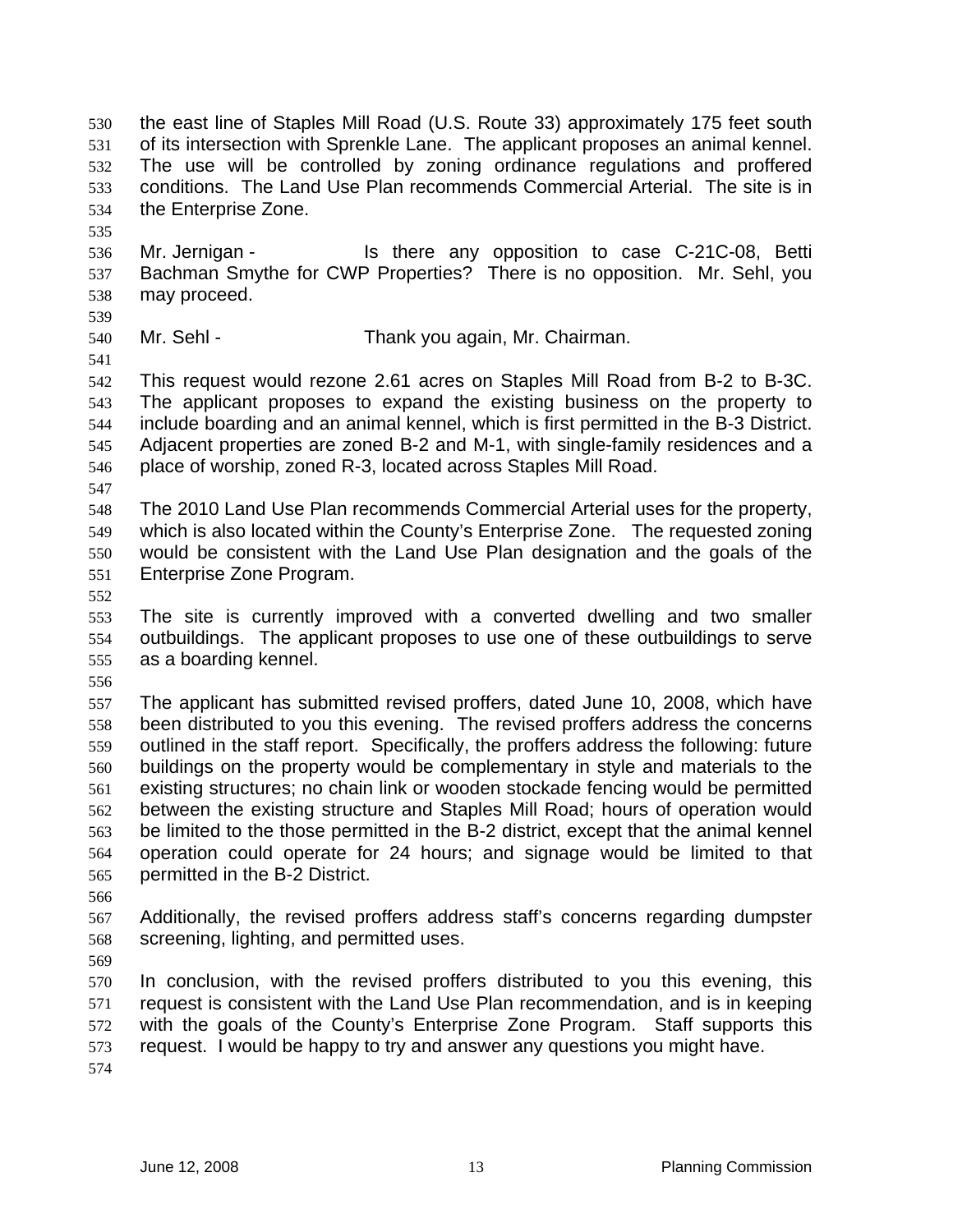Mr. Jernigan - Okay. Are there any questions for Mr. Sehl from the Commission? 575 576 577 578 579 580 581 582 583 584 585 586 587 588 589 590 591 592 593 594 595 596 597 598 599 600 601 602 Mr. Vanarsdall - I don't have any. Mr. Jernigan - Ckay, thank you, Mr. Sehl. Mr. Vanarsdall - Since there is no opposition, I don't need to hear from the applicant. Mr. Jernigan - Ckay. Mr. Vanarsdall - All right. This is also a very good case. Mrs. Smythe and her assistant are here tonight, and they run a good shop. I think that boarding the animals—critters, they call them—overnight will help create even more business. I think the critters that stayed in the daytime liked it so much there that they wanted to be able to stay at night, so that's what this is about. We're glad to have you all; they're sitting in the second row there. So, I recommend the Board of Supervisors approve case C-21C-08, Betti Bachman Smythe for CWP Properties Mr. Branin - Second. Mr. Jernigan - Motion by Mr. Vanarsdall, seconded by Mr. Branin. All in favor say aye. All opposed say no. The ayes have it; the motion passes. **REASON:** Acting on a motion by Mr. Vanarsdall, seconded by Mr. Branin, the Planning Commission voted 5-0 (one abstention) to recommend the Board of Supervisors **grant** the request because it conforms to the recommendations of the Land Use Plan, would not be expected to adversely affect the pattern of zoning and land use in the area, and the proffered conditions would provide for a higher quality of development than would otherwise be possible. 603 604 605 606 607 608 609 610 611 612 613 614 615 616 617 618 619 **C-9C-08 Lisa Murphy for Secure Hands Holdings, LLC**: Request to conditionally rezone from R-4 One-Family Residence District to R-6C General Residence District (Conditional), Parcels 809-722-2386, -4093, -5489, - 5792, 809-723-2108, -4307, -5011, -6216, and -5911 containing 6.0308 acres, located on the east line of East Richmond Road approximately 216 feet north of Nine Mile Road (State Route 33) and on the north line of Nine Mile Road approximately 290 feet east of East Richmond Road. The applicant proposes an assisted living facility. The use will be controlled by zoning ordinance regulations and proffered conditions. The Land Use Plan recommends Office. The site is in the Airport Safety Overlay District, and Nine Mile Road Special Strategy Area.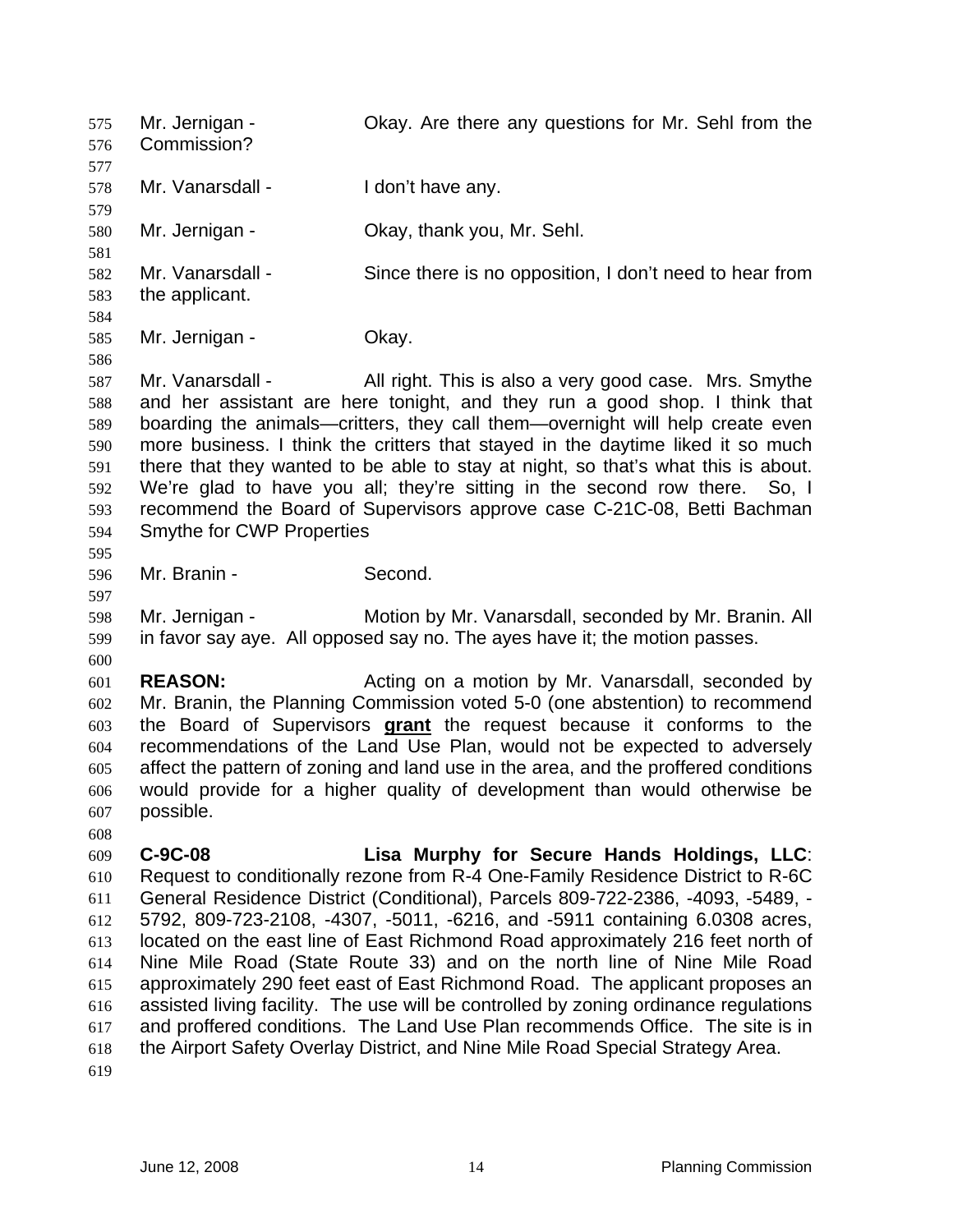Mrs. Jones - Excuse me. Before we start discussion, Mr. Chairman, I feel I need to state for the record that I will be abstaining from discussion or voting on this case because of a representational conflict. 620 621 622

624 625 626 Mr. Jernigan - Ckay, thank you, Mrs. Jones. Is there any opposition to case C-9C-08, Lisa Murphy for Secure Hands Holdings, LLC? We do have opposition. Sir, you'll have time to speak. All right, Mr. Lewis, you may proceed.

628 629 630 631 632 633 634 635 Mr. Lewis - Thank you, Mr. Chairman. This is a request to rezone 6.03 acres from R-4 to R-6C to allow development of an assisted living facility near the northeast corner of Nine Mile Road and East Richmond Road. Commercial uses are located to the south, and residential uses surround the site to the east, north, and west. The 2010 Plan recommends Office for the site, which is also located in the Nine Mile Road Special Strategy Area. The proposed use is not fully consistent with the Office designation, but it could be compatible with surrounding development.

636

623

627

637 638 639 640 641 As illustrated on this proffered conceptual plan, the applicant wishes to construct a 72,000-square-foot assisted living facility, with access from both Nine Mile Road and East Richmond Road. These proffered elevations submitted by the applicant show a two-story brick and EIFS structure with the building's primary entrance oriented toward Nine Mile Road.

642

643 644 645 646 647 648 649 650 In addition to constructing in conformance with the conceptual plan and building elevations, the applicant's revised proffers dated June 12, 2008 before you tonight address the following major topics: a maximum of 119 residential rooms; prohibition of a list of other R-6 uses; generator and refuse screening; perimeter buffers and tree save areas; security and emergency preparations; underground BMP; and detached signage. These revised proffers address all of the concerns raised in the staff report, and provide a number of quality and compatibility assurances.

651

652 653 654 655 656 Because an assisted living facility is primarily residential in character, and could serve as a logical transition between commercial and single-family uses, the proposed use could be an appropriate alternative to the 2010 Plan's Office designation, and help support revitalization efforts in the area. Therefore, staff supports this request.

657

658 659 This concludes my presentation. I'll be happy to take any questions. The time limits would need to be waived for the proffers.

660

661 662 663 664 665 Mr. Jernigan - Okay, sir. Are there any questions for Mr. Lewis from the Commission? Okay, thank you, Mr. Lewis. I would like to hear from the applicant. Sir, when you have opposition on a case, each person has 10 minutes to state his or her case on both sides. That does not include time that the Commission is asking questions. With that, Ms. Murphy, you may proceed.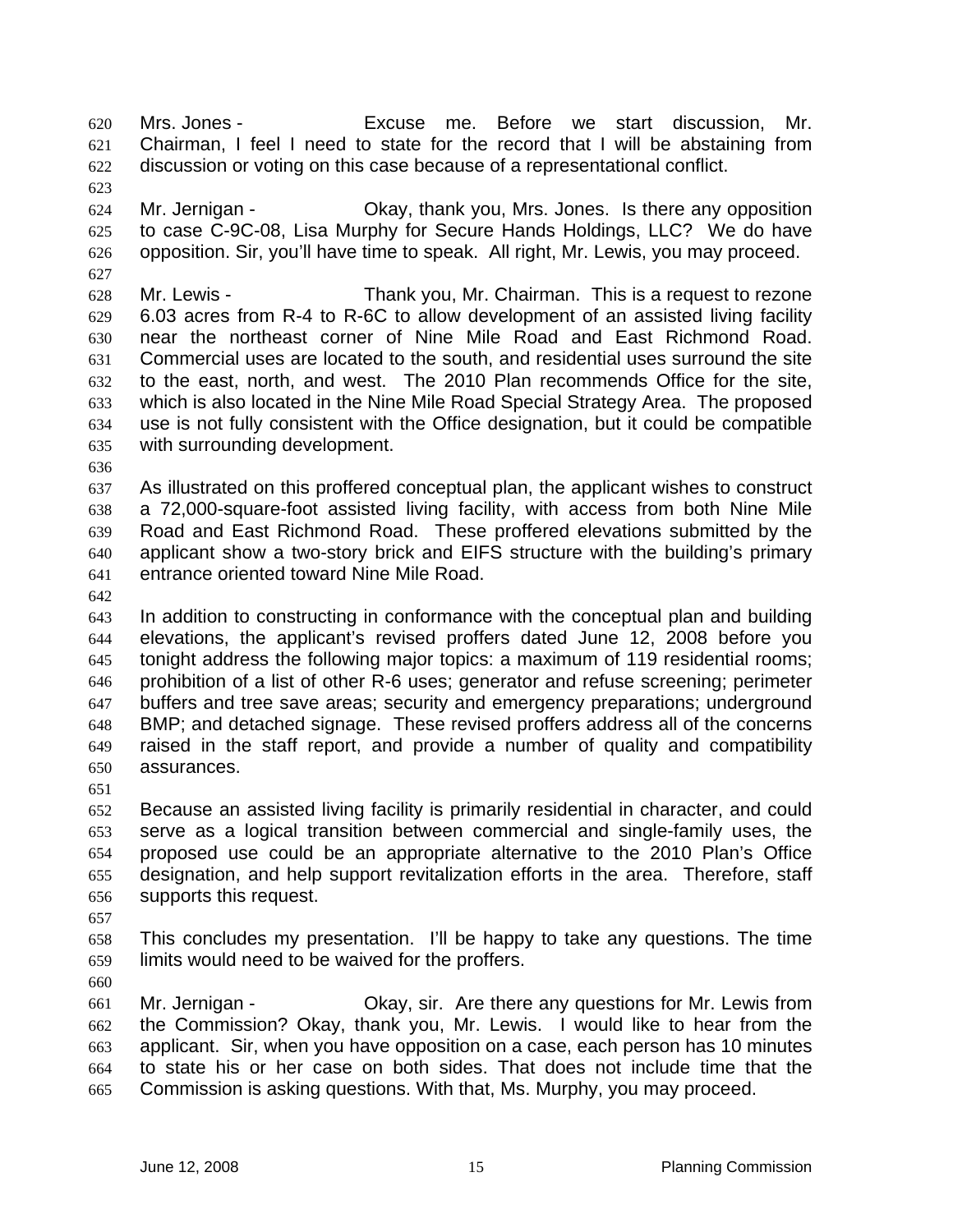667 668 669 670 671 672 673 Ms. Murphy - Good evening, Chairman, Vice Chairman, members of the Planning Commission. My name is Lisa Murphy. I'm an attorney with LeClair Ryan. I'm here tonight on behalf of Secure Hands Holdings, the applicant. You have a handout in front of you, and some additional color elevations, and larger versions of what has been submitted—the site layout, the landscape plan. It's probably better than what I have on my PowerPoint, as far as visuals, so I will ask you to look at those.

674

666

675 676 677 678 679 680 If you could imagine, in the last ten years, there has been a 30% increase in Alzheimer's cases in Virginia. In 2000, there were 100,000 cases; in 2010 it's projected that there will be 130,000 cases. Only ten other states in the United States have experienced a greater increase. The projection is that by 2020, one out of every four Virginians will be 60 or older, and you can imagine what that's going to do to the number of Alzheimer's and dementia patients.

681

682 683 684 685 686 687 688 As Mr. Lewis indicated, we have requested the rezoning from R-4 to R-6C in order to construct and operate the Alzheimer's care assisted living facility. As you may or may not know, there are nearly 25,000 people living in the Greater Richmond area with the disease, and there are currently only two other facilities in the County that really specialize in the care and the treatment of Alzheimer's and dementia patients. The demand for services is rising, as I mentioned, as the population ages.

689

690 691 692 693 694 695 696 697 698 The services at this facility will focus primarily on medical and physical issues facing elderly patients with Alzheimer's disease and related dementia disorders. The facility itself will provide residential accommodations. There will be activities, meals, security, housekeeping, and assistance with the activities of daily living to seniors and others with Alzheimer's disease and related dementia. As you can imagine, security is a primary concern. Unlike any other type of nursing home or facility, with an Alzheimer's care facility, the emphasis is on making sure that those patients stay within the facility and that they're under constant supervision.

- 699 700 701 702 703 The facility will utilize interdisciplinary teams of experienced medical professionals to provide services prescribed by physicians. Those teams are going to include registered nurses, licensed practical nurses, and certified nursing assistants. As the proffers indicate, there will be a nurse on site 24 hours a day.
- 704

705 706 707 708 709 710 711 In addition to medical care and resident-related services, as the proffers indicate, the facility will implement a program for residents that incorporates social, spiritual, and physical aspects into a range of activities that will promote social interaction, recreation, and learning. The activities are designed based on the recognition that sensory and cognitive stimulation helps to slow or even prevent further mental deterioration. So, it's a very specialized program. The goal of the facility and its personnel is to provide a safe and stimulating atmosphere that will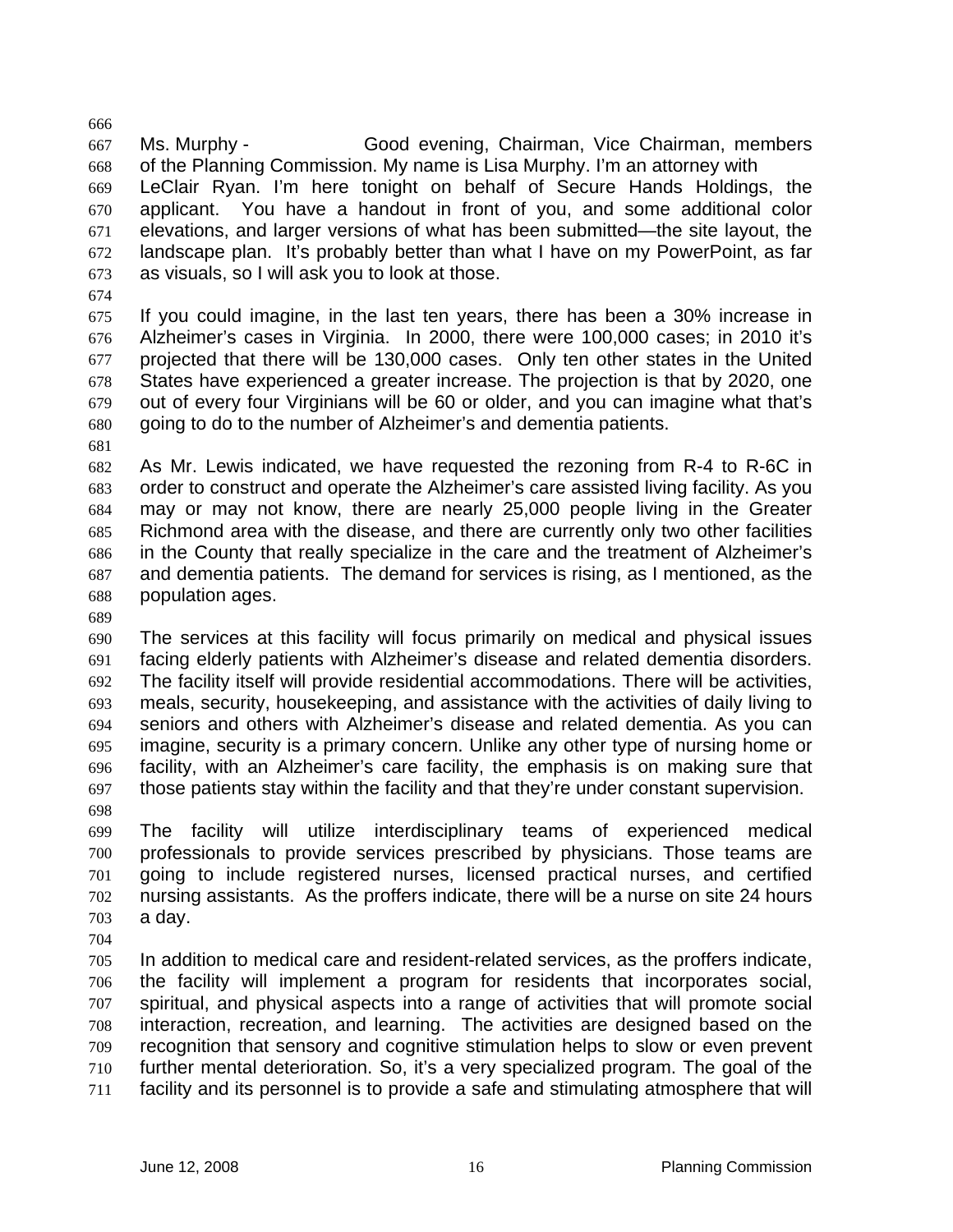enable its residents to maintain a dignified and fulfilling lifestyle, assisted by personnel who are really trained to specialize in their care. 712 713

714

715 716 717 718 719 720 721 722 723 724 As Mr. Lewis indicated, the facility will be limited to 119 rooms. There is a proffer that indicates that the height of the building will be limited to 35 feet, and that's that cupola at the top there. If you look at the site layout, the way this is designed, the cupola is above a central area, which is sort of an internal courtyard that will be used by the residents. As Mr. Lewis indicated, the parking in the building itself is oriented to East Richmond Road. There will be substantial dedication of right-of-way for the widening of East Richmond Road to accommodate the two entrances to the end of our property. There is also a dedication for a turn lane on Nine Mile Road, with the entrance on Nine Mile being closest to the car care facility.

725

726 727 728 729 730 731 732 733 734 735 736 737 738 I believe the elevations he explained—brick with some EIFS accents, just to sort of break up the visual architectural appearance. The EIFS will not be at the ground level of the building. That has been proffered. The landscape plan that you have there shows the transitional 25 landscape buffer along this northern property line and along East Richmond Road. In addition, there will be a transitional buffer 25 along Nine Mile Road. There will also be plantings that are preserved from what's currently there on the property. There is a transitional buffer 10 along the eastern portion of the property. I've recently met with the property owner that lives on the other side of this property, and he's asked that we also do a fence along here in addition to these plantings that are shown on the landscape plan. Because the landscape plan is somewhat conceptual, we've also added a proffer that it will be subject to Planning Commission review during plan of development review.

739

740 741 742 743 744 745 746 747 Again, the highlights on the proffers, because this is a residential area and this is a quasi-residential use, we've worked with staff. The outdoor refuge equipment is all screened with an eight-foot brick wall with a gate that has synthetic wood slats that you can't see through. The emergency generator will only come on during periods of emergencies, and then just for a couple hours every month for periods of testing; that's been proffered. Fire and safety. Again, as you can imagine, because safety and security is such a critical issue, you'll see several proffers that relate to security, fire safety. I mentioned the height limitation.

748

749 750 751 752 753 754 755 Again, because of the location of this project, we've worked with staff to come up with additional proffers that are going to limit the hours of construction to between the hours of 7 a.m. and 7 p.m. Monday through Saturday, except in emergencies or otherwise permitted. Deliveries, parking lot cleaning, trash pickup, leaf blowing—those will also be limited and restricted to the hours of 7 a.m. to 8 p.m. Monday through Saturday, except that there will be no delivery or trash pickup on the weekends, and deliveries will be limited to the regular weekdays.

756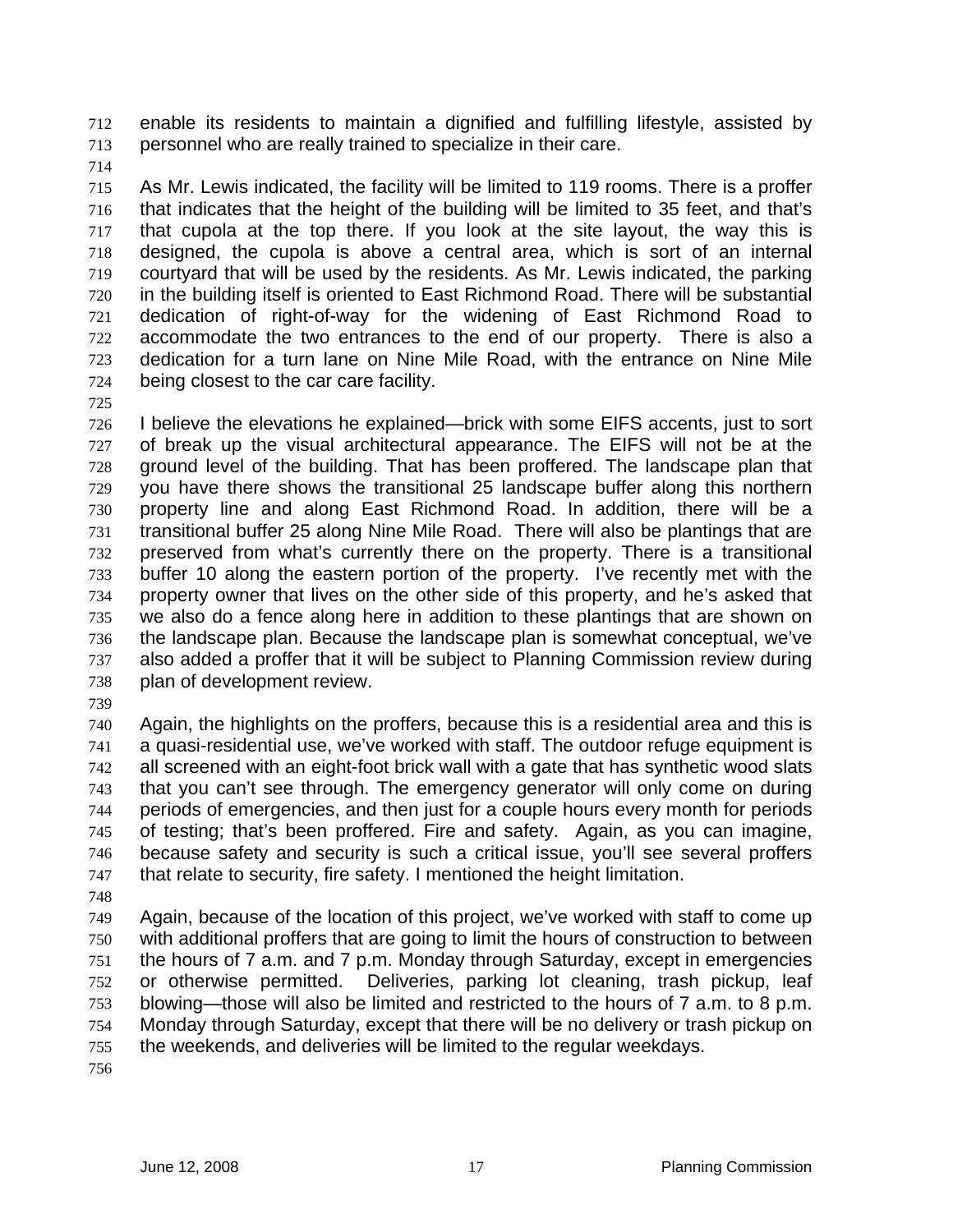There will be a four-foot sidewalk along Nine Mile Road. The lighting will be built so that it's focused inward. It's proffered that the lighting will be directed to minimize glare on public roads and adjacent properties, and it won't exceed a half-foot candle. The lights in the parking lot will automatically be reduced to security levels at 10:00. 757 758 759 760 761

762

763 764 765 766 767 768 769 770 I mentioned the screening and buffering. The BMP facilities for this will also be underground, as was the case with one of the prior cases. There will be a Delaware or similar sand filter with a pipe array under the parking lot to collect storm water. What's important about that is currently there's a drainage ditch that comes along this part of the property. There's a drainage ditch along the rear. There tend to be some drainage issues, so the development of this property and having to storm water management in the work that we're doing we feel will actual help with the drainage situation on the surrounding properties.

771

772 773 There is an existing 1920's residential structure on the property. We've proffered that we will allow Parks and Recreation to document that prior to demolition.

774

775 776 777 778 779 780 781 782 783 784 785 As Mr. Lewis indicated, we feel, as does staff, that this is an appropriate alternative to the 2010 Plan's Office designation for this property. We feel that it will be a catalyst for the revitalization along the Nine Mile Road corridor. We feel this use is compatible with surrounding properties, it's a logical transition between commercial and single-family uses, and it's less intensive than other multi-family uses. As Mr. Lewis indicated, the first or second proffer is one that really restricts any other uses that would normally be permitted except for this particular use, and potentially single-family use. You'll notice also that a great deal of the property is left undeveloped. The development will be restricted to this area, again, with some of the heavy plantings that will be able to remain on the property.

786

787 788 789 790 791 We do feel, again, that this is compatible. I have spoken with several of the neighbors, and a few of the folks who are here this evening. We feel that we've modified the proffers to address their concerns, as well as staff's concerns. I'm happy to answer any questions that you have. We respectfully request that you recommend approval of C-9C-08. Thank you.

792

793 794 795 796 797 798 799 Mr. Jernigan - Ckay. Are there any questions for Ms. Murphy from the Commission? I have a couple of statements that I wanted to make. First of all, I guess one question that we get the most is security. When you look at this on the drawing, that octagon, where it's open in the middle, that's for the patients to come out and stay during the day. It's completely surrounded except for one entrance that fire and safety had you put in there for emergency vehicles so they could come into the courtyard and not have to come through the building.

800

801 802 Ms. Murphy - Right. One of the questions I got from one of the neighbors was will there be people wandering around. A couple things there.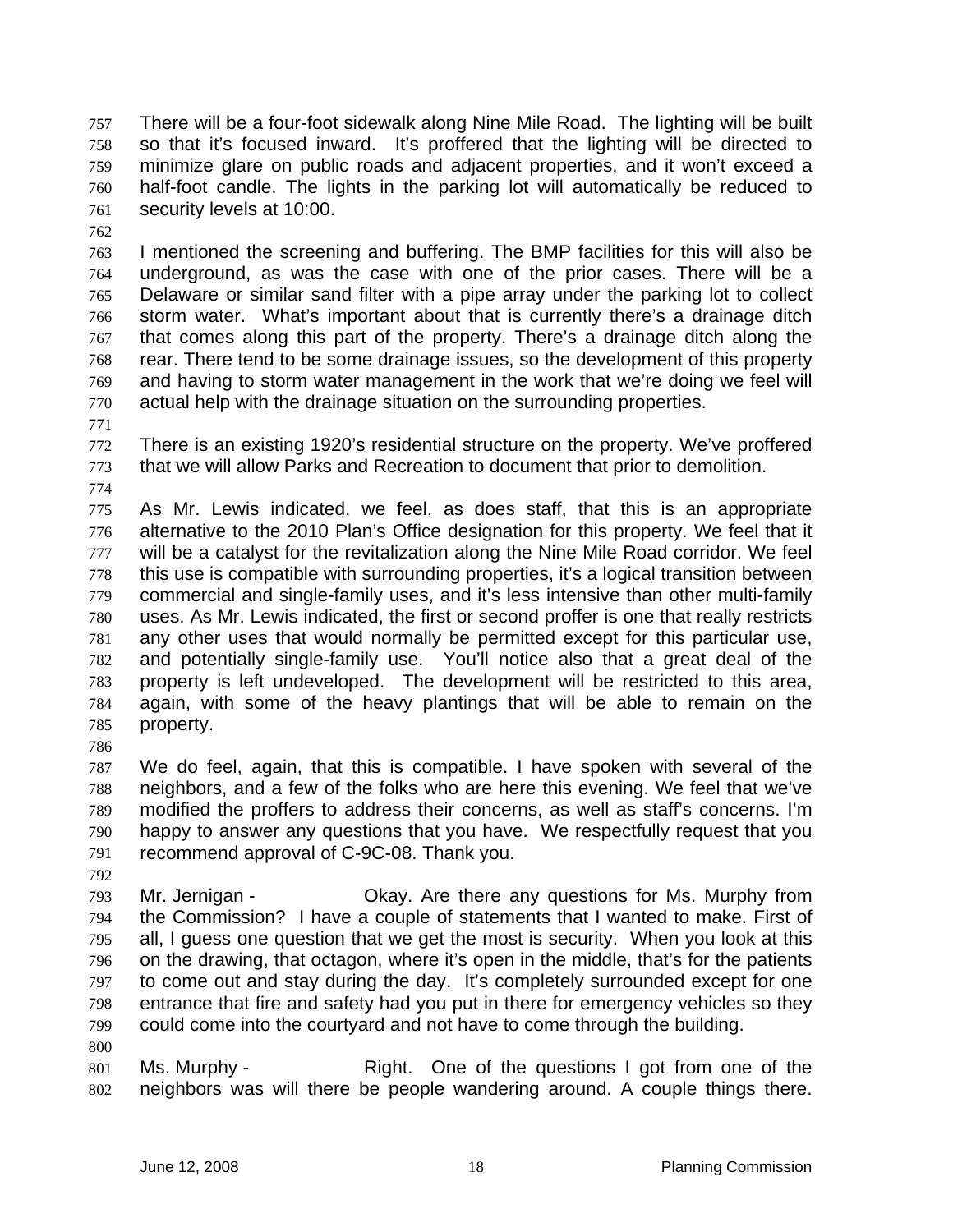Alzheimer's patients and patients with dementia don't have driver's licenses, so the folks that will be staying here will be staying here, they won't have cars. There will be people visiting them, and the parking area for visitors, you can see is limited to East Richmond Road. As far as the residents wandering around the property, that will not happen due to the heightened security restrictions on that. You're right, the only reason we have a cut-through into that courtyard is so that we can get the fire and safety vehicles in there. 803 804 805 806 807 808 809 810 811 812 813 814 815 816 817 818 819 820 821 822 823 824 825 826 827 828 829 830 831 832 833 834 835 836 837 838 839 840 841 842 843 844 845 846 847 848 Mr. Jernigan - The second thing was traffic, and I guess people need to realize that the main entrance is off Nine Mile Road, not off East Richmond Road, even though you are widening East Richmond. Ms. Murphy - Right. Mr. Jernigan - The third thing is hospitals like this have to be approved by the state. Ms. Murphy - Absolutely. Mr. Jernigan - This has been approved by the State of Virginia. Okay, I thank you, Ms. Murphy. Ms. Murphy - Thank you. Mr. Jernigan - We do have opposition. Sir, if you'd like to come down and state your name for the record. Good evening. Mr. Cooper - Good evening. My name is Frank Cooper. Mr. Jernigan - Cooper? Mr. Cooper - Yes sir. I'm here in opposition because, first of all, I just found out yesterday that the road that's adjoining my property was purchased, Ms. Murphy said, from the original owners. Well, I need time to find out whether or not I have legal rights to have access to the road, because it's flat up against my property. My property runs the full length of the area that they're proposing to build. Mr. Branin - The Mr. Cooper, can you show us—Who's case is this? Mr. Lewis, would you put up— Mr. Jernigan - Do you think the road is on your property? Mr. Cooper - The State of the School road that runs from Nine Mile Road that butts right up against my property.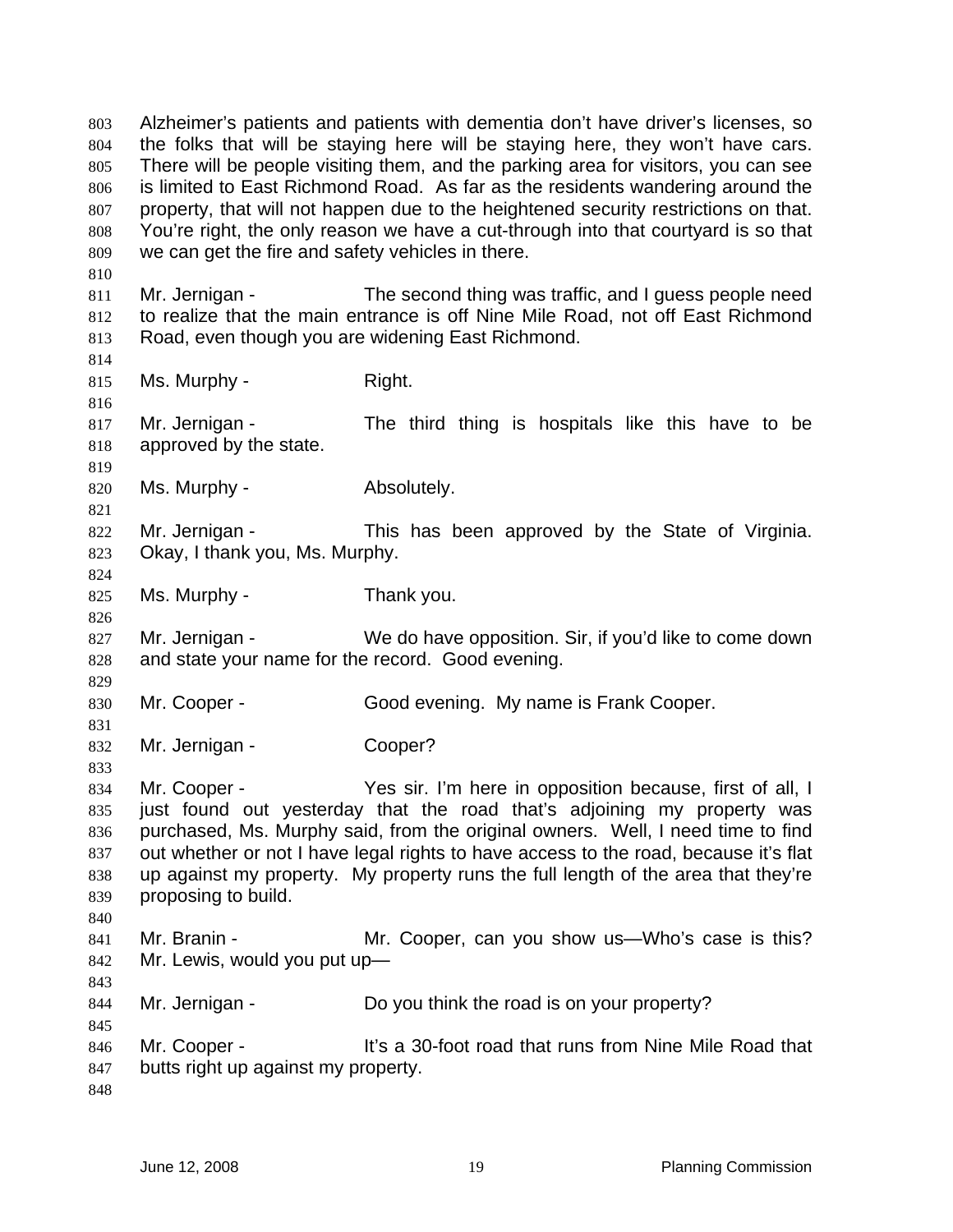| 849        | Mr. Jernigan -                                                                                                                                                                | That butts up against your driveway.                                                   |
|------------|-------------------------------------------------------------------------------------------------------------------------------------------------------------------------------|----------------------------------------------------------------------------------------|
| 850<br>851 | Mr. Cooper -                                                                                                                                                                  | Yes.                                                                                   |
| 852        |                                                                                                                                                                               |                                                                                        |
| 853<br>854 | Mr. Jernigan -                                                                                                                                                                | So, you still have access.                                                             |
| 855        | Mr. Cooper -                                                                                                                                                                  | I won't have access, because they're planning to                                       |
| 856        | close the road.                                                                                                                                                               |                                                                                        |
| 857        |                                                                                                                                                                               |                                                                                        |
| 858        | Mrs. Jones -                                                                                                                                                                  | Which property is yours?                                                               |
| 859        |                                                                                                                                                                               |                                                                                        |
| 860        | Mr. Cooper -                                                                                                                                                                  | I'm at 8 Watson Lane.                                                                  |
| 861        |                                                                                                                                                                               |                                                                                        |
| 862        | Mrs. Jones -                                                                                                                                                                  | On this particular plan?                                                               |
| 863        |                                                                                                                                                                               |                                                                                        |
| 864        | Mr. Jernigan -                                                                                                                                                                | You front on Nine Mile Road.                                                           |
| 865        |                                                                                                                                                                               |                                                                                        |
| 866        | Mr. Cooper -                                                                                                                                                                  | Mmm-hmm.                                                                               |
| 867        |                                                                                                                                                                               |                                                                                        |
| 868        | Mr. Lewis -                                                                                                                                                                   | The former right-of-way that he's referring to is this                                 |
| 869        | strip right here, the narrowest strip right there.                                                                                                                            |                                                                                        |
| 870        |                                                                                                                                                                               |                                                                                        |
| 871        | Mrs. Jones -                                                                                                                                                                  | Where is his home, Mr. Lewis?                                                          |
| 872        |                                                                                                                                                                               |                                                                                        |
| 873        | Mr. Lewis -                                                                                                                                                                   | What's your address?                                                                   |
| 874        |                                                                                                                                                                               |                                                                                        |
| 875        | Mr. Cooper -                                                                                                                                                                  | 8 Watson.                                                                              |
| 876        |                                                                                                                                                                               |                                                                                        |
| 877        | Mrs. Jones -                                                                                                                                                                  | So you access your property from Watson, right?                                        |
| 878        |                                                                                                                                                                               |                                                                                        |
| 879        | Mr. Cooper -                                                                                                                                                                  | I can access it from Watson Lane, yes. I would like to                                 |
| 880        |                                                                                                                                                                               | still be able to. If I decide to access it from Nine Mile Road—If I have that right, I |
| 881        | don't want it taken away until I at least have time to determine whether or not I<br>actually have any legal rights at all. Like I said, I just found out about it yesterday. |                                                                                        |
| 882        |                                                                                                                                                                               |                                                                                        |
| 883<br>884 | Mr. Jernigan -                                                                                                                                                                | You front on Watson Lane. Your house fronts on                                         |
| 885        | <b>Watson Lane?</b>                                                                                                                                                           |                                                                                        |
| 886        |                                                                                                                                                                               |                                                                                        |
| 887        | Mr. Cooper -                                                                                                                                                                  | Yes.                                                                                   |
| 888        |                                                                                                                                                                               |                                                                                        |
| 889        | Mr. Branin -                                                                                                                                                                  | Mr. Cooper, do you own that property that goes—                                        |
| 890        |                                                                                                                                                                               |                                                                                        |
| 891        | Mr. Cooper -                                                                                                                                                                  | Yes I do.                                                                              |
| 892        |                                                                                                                                                                               |                                                                                        |
| 893        | Mr. Branin -                                                                                                                                                                  | -from Nine Mile to your property?                                                      |
| 894        |                                                                                                                                                                               |                                                                                        |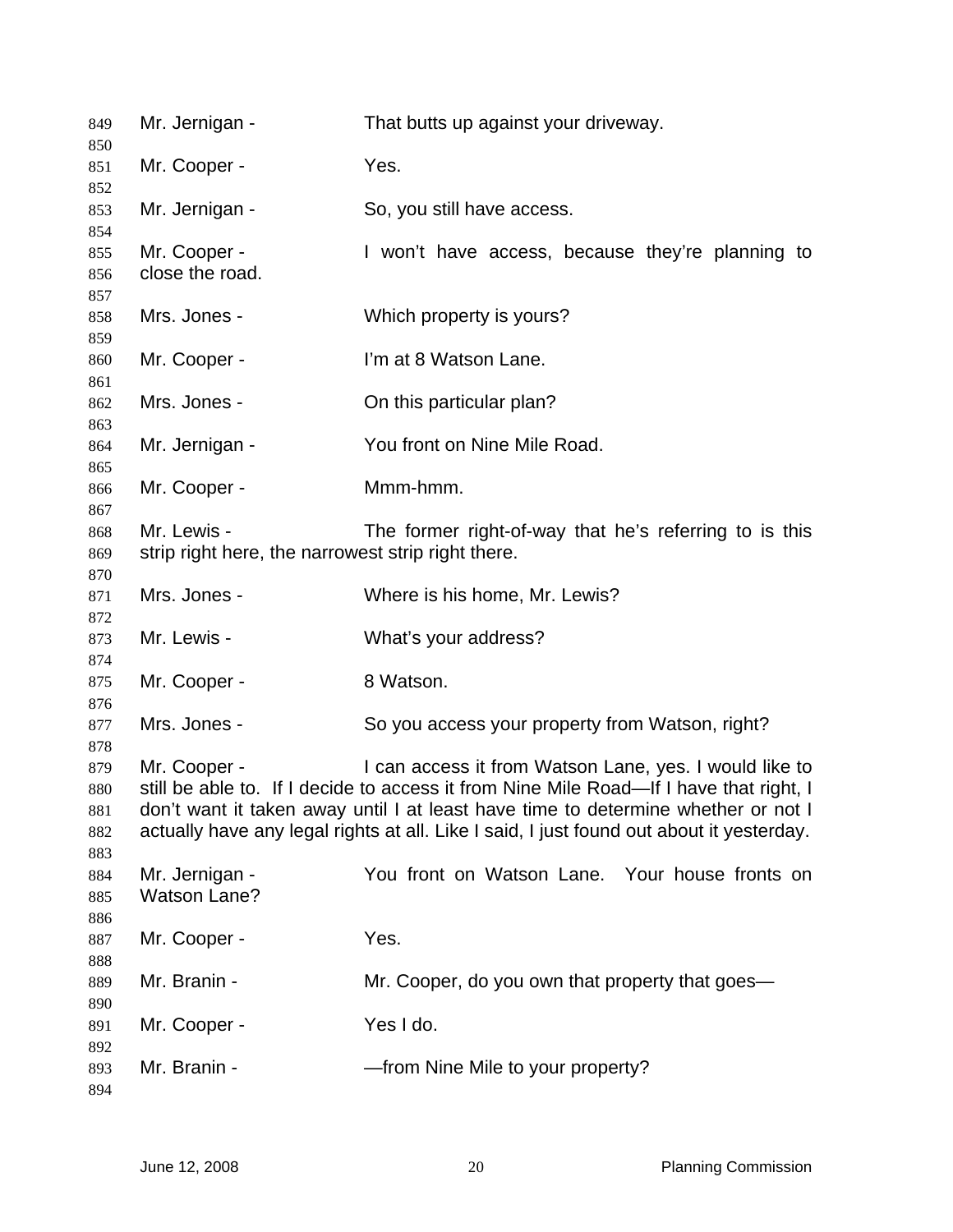| 895        | Mr. Cooper -              | Do I own-                                                                             |
|------------|---------------------------|---------------------------------------------------------------------------------------|
| 896<br>897 | Mr. Branin -              | The easement that's shown here-                                                       |
| 898        |                           |                                                                                       |
| 899<br>900 | Mr. Jernigan -            | The right-of-way.                                                                     |
| 901<br>902 | Mr. Branin -              | -the right-of-way.                                                                    |
| 903        | Mr. Cooper -              | Well see, that's what I'm saying, I don't know. I just                                |
| 904        |                           | found out yesterday. It's showing that I own it on my plot plan.                      |
| 905<br>906 | Mr. Branin -              | Sir, you're going to have to come down. Please state                                  |
| 907        | your name for the record. |                                                                                       |
| 908        |                           |                                                                                       |
| 909        | Mr. McNeil -              | Richard McNeil.                                                                       |
| 910        |                           |                                                                                       |
| 911        | Mr. Jernigan -            | Hi, Mr. McNeil, how are you?                                                          |
| 912        |                           |                                                                                       |
| 913        | Mr. McNeil -              | Hi. Very well, thank you, Mr. Jernigan. I'm a neighbor                                |
| 914        |                           | of Frank; I live on Watson Lane. I just wanted to point out for clarity the area that |
| 915        |                           | Frank is talking about is at the "S" of Aims subdivision. Where it says, "Aims,"      |
| 916        |                           | that's his backyard. At one point, there was a question as to whether or not—He       |
| 917        |                           | had access from Nine Mile Road from what they're calling the paper road, the          |
| 918        |                           | road that was on paper but has a ditch. For clarity and as a favor to Frank, and      |
| 919        |                           | to save some time, is to point out exactly where we're talking about. Where he's      |
| 920        |                           | talking about is that "S" at Aims subdivision. I'm going to cede the floor to Frank.  |
| 921        | Thank you.                |                                                                                       |
| 922        |                           |                                                                                       |
| 923        | Mr. Jernigan -            | Where the cursor is, is your property.                                                |
| 924        |                           |                                                                                       |
| 925        | Mr. Cooper -              | Correct.                                                                              |
| 926        |                           |                                                                                       |
| 927        | Mr. Jernigan -            | Your house is there.                                                                  |
| 928        | Mr. Cooper -              |                                                                                       |
| 929<br>930 |                           | Right.                                                                                |
| 931        | Mr. Jernigan -            | It fronts on Watson Lane.                                                             |
| 932        |                           |                                                                                       |
| 933        | Mr. Cooper -              | Watson Lane.                                                                          |
| 934        |                           |                                                                                       |
| 935        | Mr. Jernigan -            | But you've been using the road coming off Nine Mile.                                  |
| 936        |                           |                                                                                       |
| 937        | Mr. Cooper -              | No, no.                                                                               |
| 938        |                           |                                                                                       |
| 939        | Mr. Jernigan -            | The easement.                                                                         |
| 940        |                           |                                                                                       |
|            |                           |                                                                                       |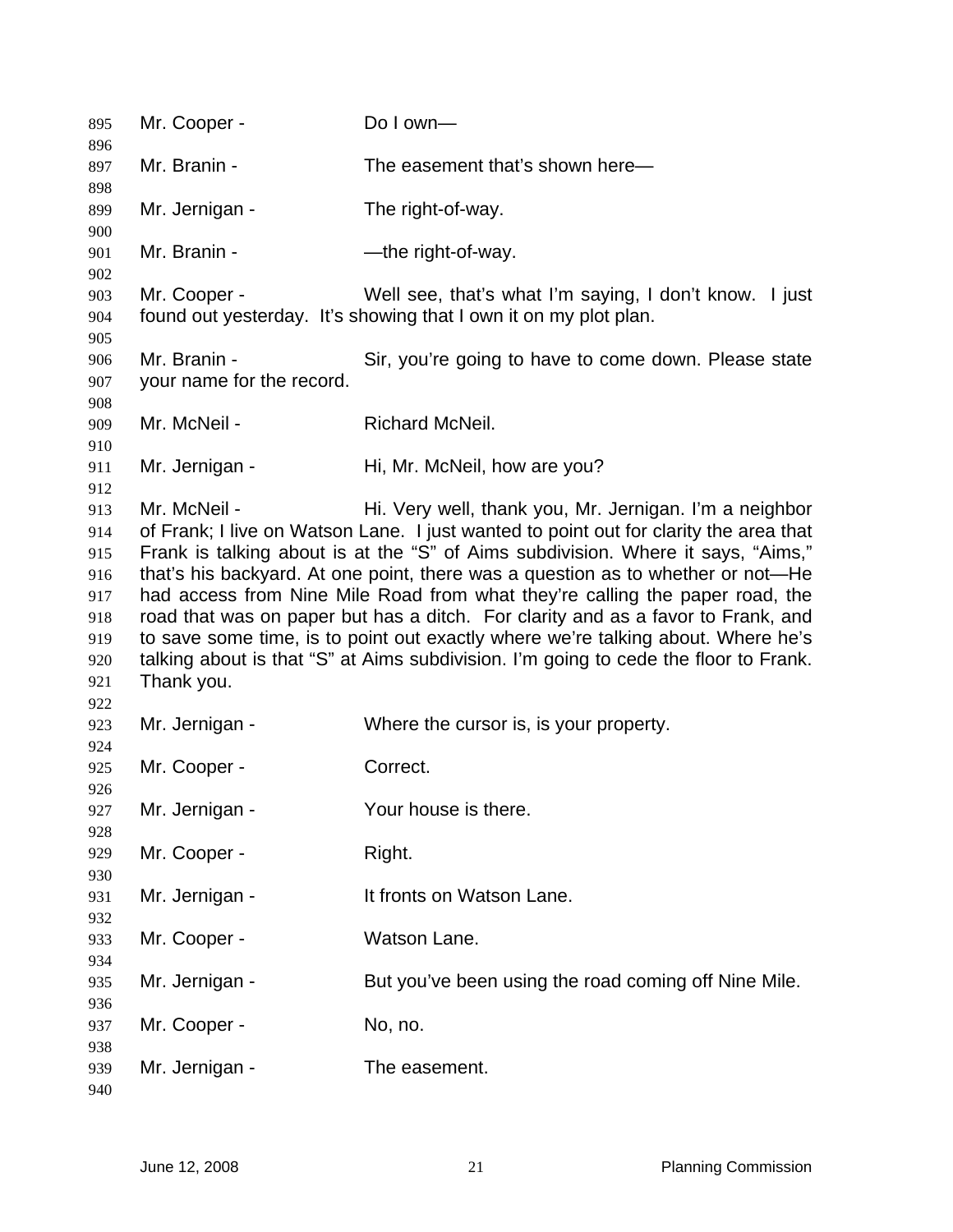Mr. Cooper - No, no, no. I haven't been using the road. I had planned to use the road. Like I say, I just found out yesterday that they're planning to close the road, and the road is on my plot plan. I just need to find out whether or not I'm entitled to the road before you all decided to approve it. Mr. Vanarsdall - Mr. Cooper. Mr. Cooper - Yes. Mr. Vanarsdall - You say the road shows on your plat? Mr. Cooper - Yes. Mr. Vanarsdall - Is it within the confines of your ownership on that plat, or is it outside of it? Can you tell? Mr. Cooper - Well, it's all one. Mr. Vanarsdall - Is it within your property line on the plat? Mr. Jernigan - The plat for your house. Mr. Cooper - Chay. Mr. Jernigan - The property that you own. Does it show that right-ofway all the way to Nine Mile Road as part of your property? Mr. Cooper - Yes, yes it does. Mr. Vanarsdall - Which one of those houses is yours? Mr. Cooper - Fight. 8 Watson Lane. Mr. Vanarsdall - It fronts on Watson Lane. Mr. Cooper - Mmm-hmm. Mr. Jernigan - Ms. Murphy, can you come back up on this? Mr. Vanarsdall - Ms. Murphy's shaking her head; she must know something. Ms. Murphy - I met with Mr. Cooper earlier. This is the area that we're talking about. In 1898, there was an original subdivision of this area that showed a 30-foot unimproved right-of-way going from Nine Mile straight back to

 East Richmond. There is also Watson Lane, which was shown as a 30-foot right-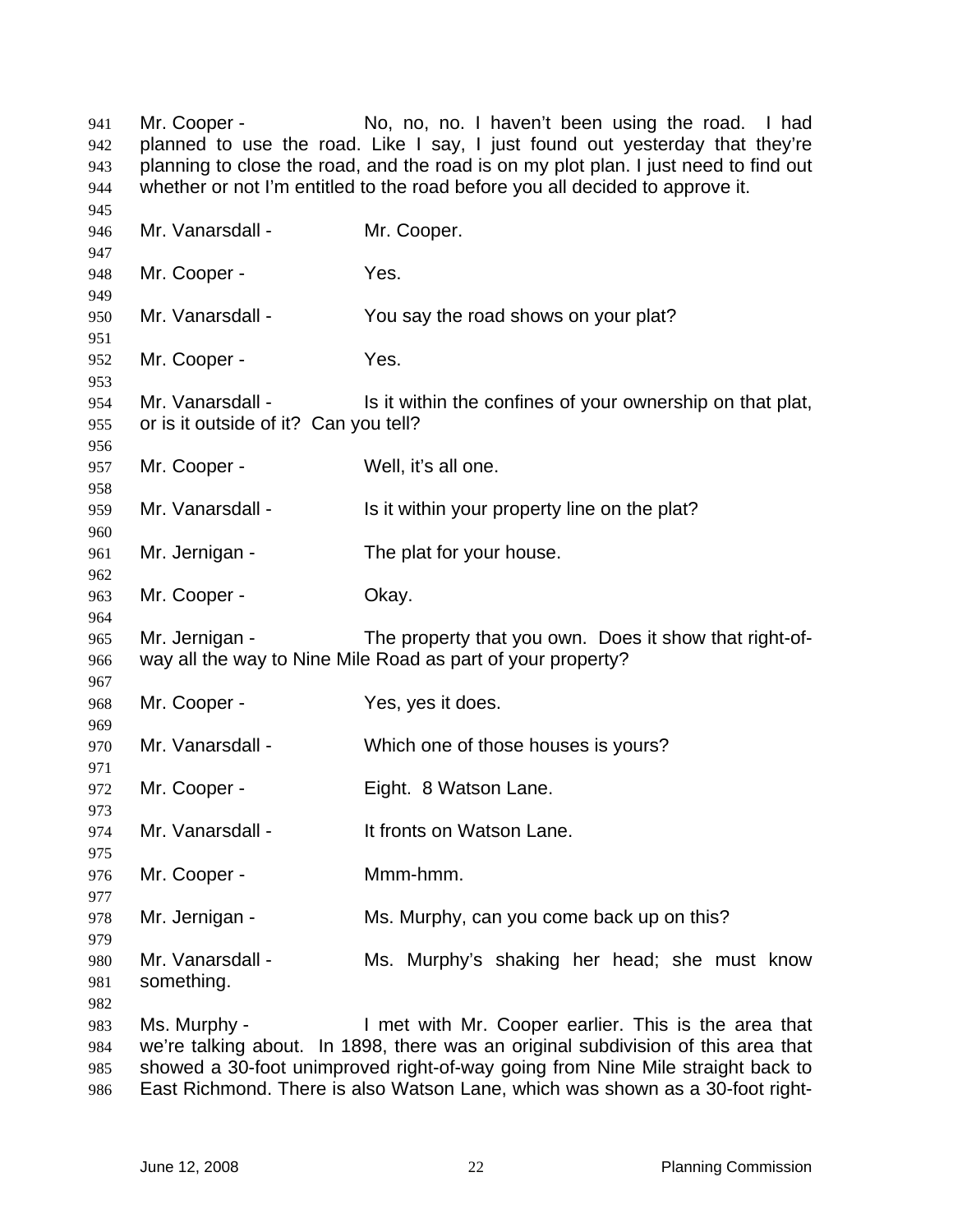of-way. What we did was we originally made an application to vacate this right-ofway, and the County made the determination that it was not, in fact, a public right-of-way, that they didn't have any interest in it. Then we went through the title company and found the owners of this property who are the heirs of Ellen Simmons and Ms. Gibbs, the woman who owns this piece. 987 988 989 990 991

992

993 994 995 996 997 998 999 1000 1001 1002 1003 1004 1005 To answer your question, I've looked at Mr. Cooper's title report and his survey. The legal description of his property is this rectangle here, together with the right to use Watson Lane to access Nine Mile Road. In the title that he showed me, and in the paperwork that he showed me, he does not have any private interest in this road. He does have a plot plan that shows this rectangle, and it shows two lines out here that say, "30-foot road," but it's not part of the legal description the way that, you know, together with language for Watson Lane. The access for the folks over here is Watson Lane, which is a gravel road. This 30-foot road that we bought the rights to is actually unimproved. You couldn't drive through there now if you wanted to, and there's a ditch that runs along the side of it. That's completely unimproved. That is the title commitment that we had. We've been going for months trying to confirm the ownership of this and to acquire the ownership of that 30-foot strip.

1006

1007 1008 Mr. Vanarsdall - Ms. Murphy, Mr. Cooper, you say they want to close the road. Why do they want to close it?

1009

1023

1025

1010 1011 1012 1013 1014 1015 1016 1017 1018 Ms. Murphy - This 30-foot strip right here that is shown on that paper subdivision as an unimproved 30-foot right-of-way is part of this six acres. We need five acres for the assisted living facility, for that use designation, so we've compiled this. Without the road and the six-tenths of an acre strip over here, we have just over five acre. But between the right-of-way dedication on East Richmond Road, and the turn lane and dedication improvements on Nine Mile Road, that shrinks close to an acre off this. You'll see there are no improvements planned in this area on the layout, but we did acquire both of these properties and both are included in the rezoning.

- 1019 1020 Mr. Vanarsdall - Public Works wants to close it, right?
- 1021 1022 Mr. Branin - Ms. Murphy, may I ask you a question?
- 1024 Ms. Murphy - Sure.

1026 1027 1028 Mr. Branin - The State of I heard you right or not. Did you say you have gained ownership of it, or at this current time you are trying to gain ownership?

1029 1030 1031 1032 Ms. Murphy - We own. That was the reason for the prior deferrals of the case.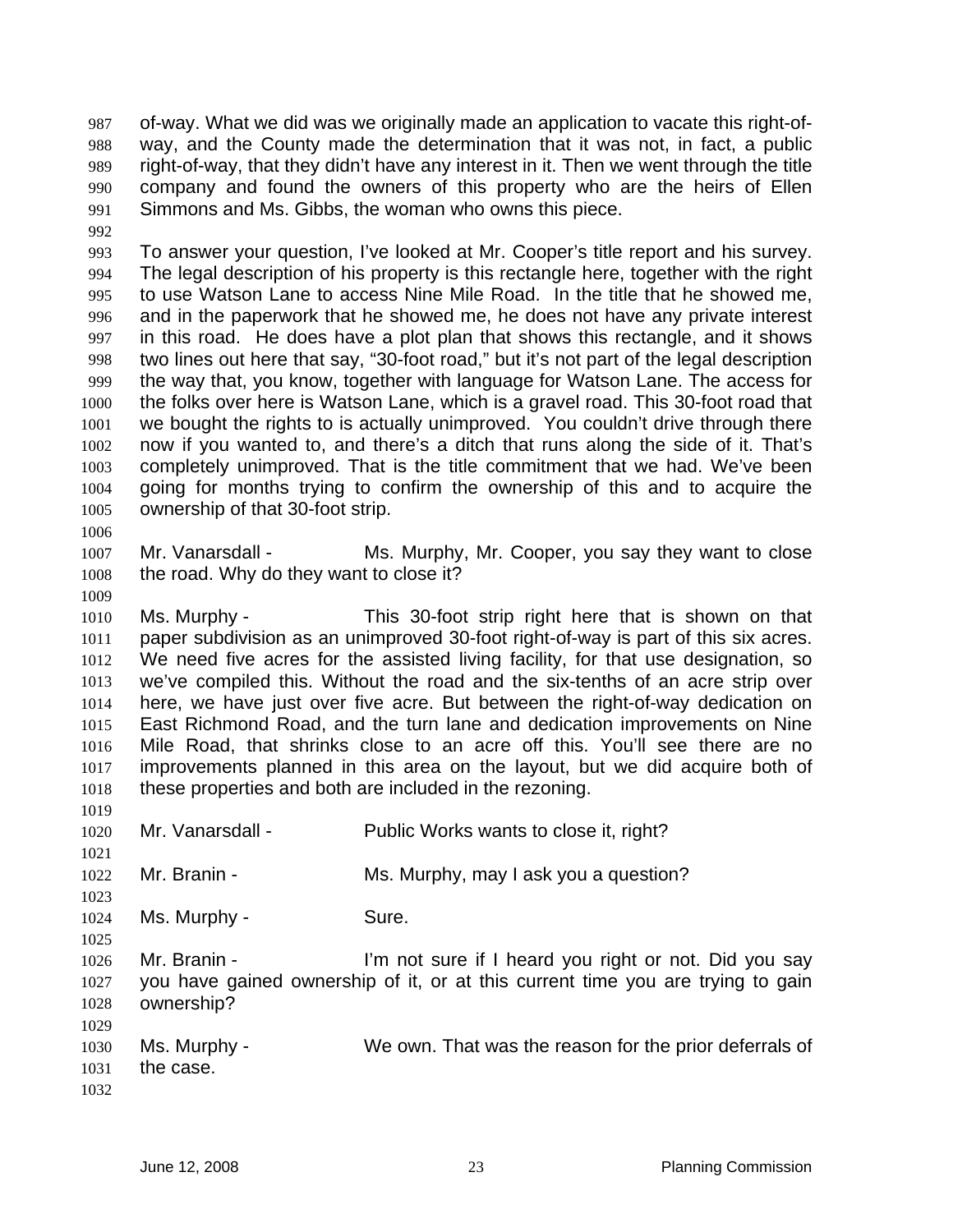Mr. Branin - So you have ownership of that 30-foot strip. Ms. Murphy - My client owns that 30-foot strip. Just prior to the May deadline, we acquired that and provided the paperwork for that. Mr. Branin - So, what Mr. Cooper shows on his plot is not ownership of it, it just shows evidence of it. Ms. Murphy - Exactly. Mr. Jernigan - A paper street. Mr. Branin - Right. Ms. Murphy - It's not even the full paper street; it's just two lines and the words, "30 foot." It doesn't even show it going all the way down to Nine Mile Road. Mr. Cooper - It says, "30-foot road." Ms. Murphy - But it doesn't show the road going to Nine Mile. Mr. Cooper - The Says, "30-foot road." Mr. Lewis: Just as additional clarification, hopefully, within the past couple of months, a new parcel has been created out of that strip. Prior to that, it showed as right-of-way, mistakenly. But Real Property has done research as well, and within the past couple of months created an actual parcel with ownership. That is what prompted the purchase of the property. Mr. Jernigan - So, Real Property did go through this. Mr. Lewis - The Yes they did. We asked that they research it as well. Mr. Jernigan - **Okay.** Mr. Cooper - All I'm asking is time so that I can research it, due to that I wasn't notified. Mr. Branin - The Mr. Chairman, if this was to go before the Board, when would it go before the Board? Mr. Jernigan - The Mr. O'Kelly, what would be the date? Ms. Moore -  $July 8<sup>th</sup>$ .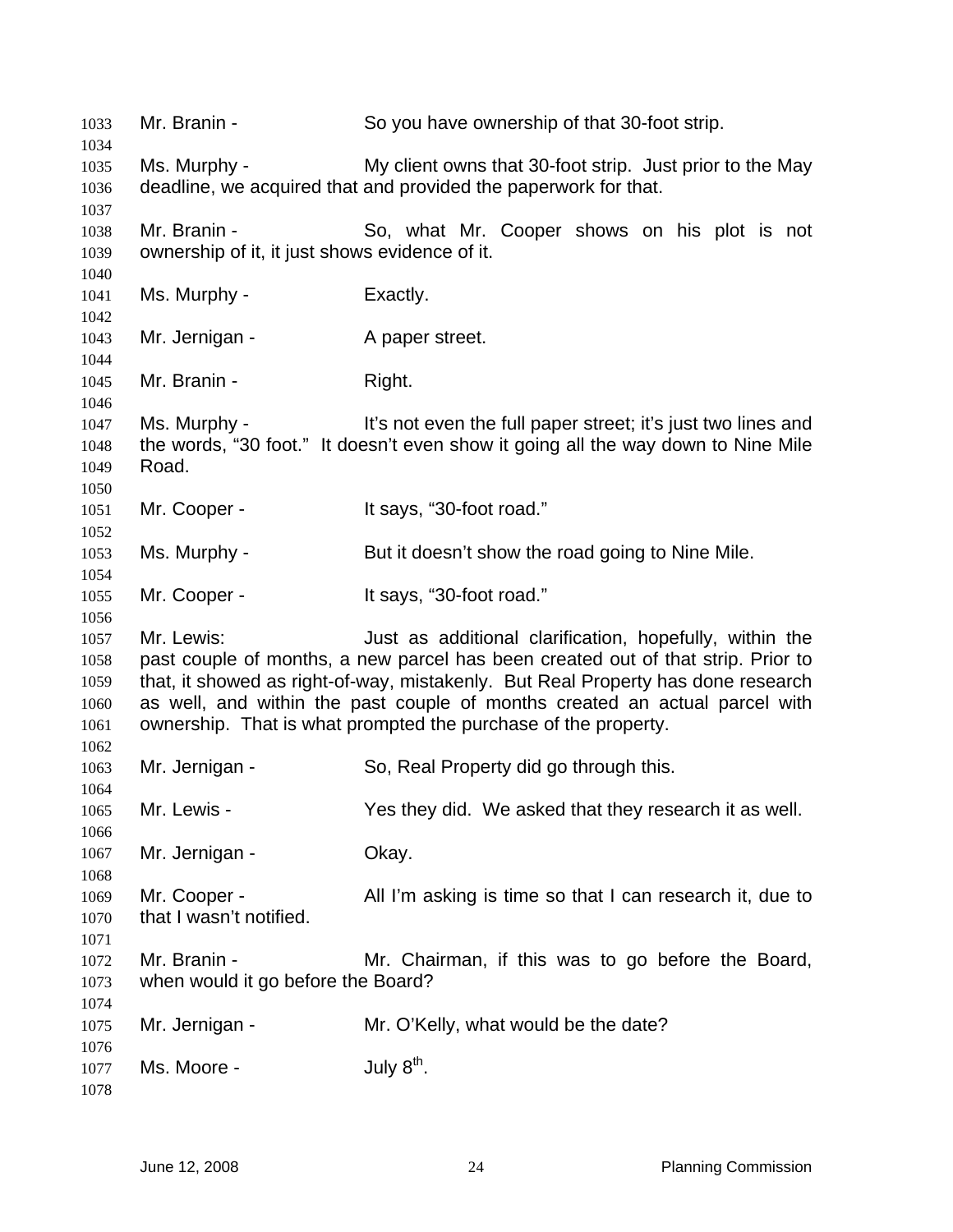| 1079         | Mr. Jernigan -                | All right, give me a minute.                                                                                                                                   |
|--------------|-------------------------------|----------------------------------------------------------------------------------------------------------------------------------------------------------------|
| 1080<br>1081 | Mr. Archer -                  | Mr. Cooper, while they're discussing that, the reason                                                                                                          |
| 1082         |                               | Mr. Branin asked that question about when the Board meets on this is because                                                                                   |
| 1083         |                               | what we will do tonight is make a recommendation to the Board. We don't have                                                                                   |
| 1084         |                               | the final authority on the approval of the zoning case, so it means that if this were                                                                          |
| 1085         |                               | to go forward one way or the other, you would have between now and the $8th$ of                                                                                |
| 1086         |                               | July to be able to research this and see what benefits or what rights you might                                                                                |
| 1087<br>1088 |                               | have because of what your plat says. In essence, it's not a done deal once it<br>leaves here tonight. You'd still have that amount of time in order to do your |
| 1089         | research.                     |                                                                                                                                                                |
| 1090         |                               |                                                                                                                                                                |
| 1091         | Mr. Jernigan -                | You said the 8 <sup>th</sup> ?                                                                                                                                 |
| 1092         | Mr. Jernigan -                | It's a recommendation. The final approval on this has                                                                                                          |
| 1093<br>1094 |                               | to be made by the Board of Supervisors. What we do is the case is presented to                                                                                 |
| 1095         |                               | us, and we make a recommendation to the Board. You have to come down,                                                                                          |
| 1096         | Jeanne.                       |                                                                                                                                                                |
| 1097         |                               |                                                                                                                                                                |
| 1098         | Mr. Branin -                  | Mr. Chairman, may I ask Mr. Cooper a question?                                                                                                                 |
| 1099         |                               |                                                                                                                                                                |
| 1100<br>1101 | Mr. Jernigan -                | Yes.                                                                                                                                                           |
| 1102         | Mr. Branin -                  | Mr. Cooper, that road or that right-of-way, are you                                                                                                            |
| 1103         | currently using it as a road? |                                                                                                                                                                |
| 1104         |                               |                                                                                                                                                                |
| 1105         | Mr. Cooper -                  | I'm not using it as a road, but if I have rights to it, I                                                                                                      |
| 1106         |                               | don't what them taken away from me until I at least have the time to determine-                                                                                |
| 1107         |                               |                                                                                                                                                                |
| 1108         | Mr. Branin -                  | Absolutely.                                                                                                                                                    |
| 1109         |                               |                                                                                                                                                                |
| 1110         | Mr. Cooper -                  | That's my point.                                                                                                                                               |
| 1111         |                               |                                                                                                                                                                |
| 1112         | Mr. Branin -                  | What kind of condition is it in now? Is it actually                                                                                                            |
| 1113         | driveable?                    |                                                                                                                                                                |
| 1114         |                               |                                                                                                                                                                |
| 1115         | Mr. Cooper-                   | It's not driveable, but I have enough property that if I                                                                                                       |
| 1116         |                               | wanted to gain access from Nine Mile Road, I can. If I want a private entrance                                                                                 |
| 1117         |                               | back there, if I have the title to it, I want time enough to determine whether or not                                                                          |
| 1118         | I actually have that right.   |                                                                                                                                                                |
| 1119         |                               |                                                                                                                                                                |
| 1120         | Mr. Branin -                  | Absolutely.                                                                                                                                                    |
| 1121         | Mr. Jernigan -                | Okay.                                                                                                                                                          |
| 1122<br>1123 |                               |                                                                                                                                                                |
| 1124         | Mr. Branin -                  | That's what I was wondering. Thank you, sir.                                                                                                                   |
|              |                               |                                                                                                                                                                |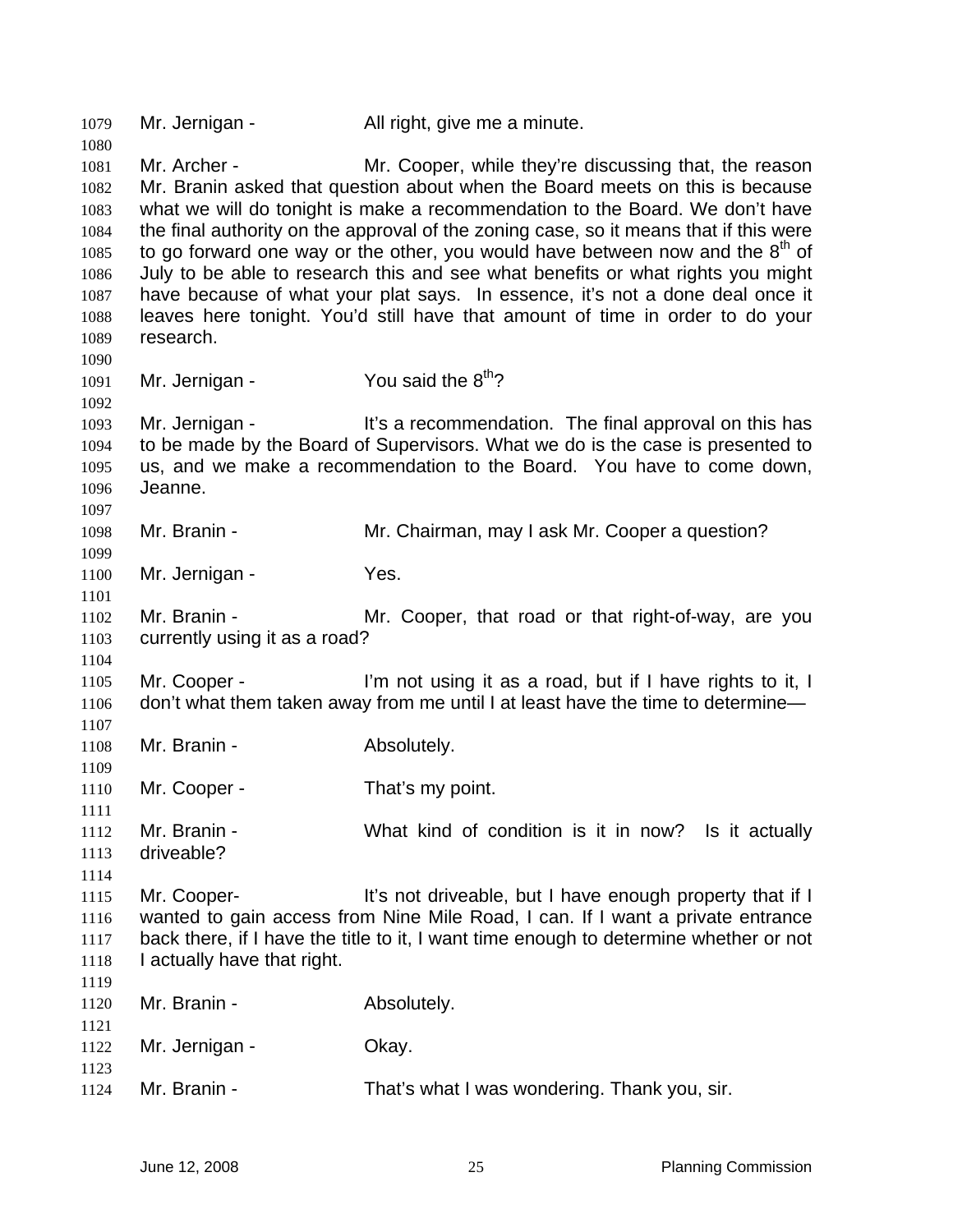1125 1126 1127 1128 1129 1130 1131 1132 1133 1134 1135 1136 1137 1138 1139 1140 1141 1142 1143 1144 1145 1146 1147 1148 1149 1150 1151 1152 1153 1154 1155 1156 1157 1158 1159 1160 1161 1162 1163 1164 1165 1166 1167 1168 1169 1170 Mr. Jernigan - Your thought is that it was in your plat, that you own that road. Mr. Cooper - Yes. Mr. Jernigan - Ckay. As Mr. Lewis stated, Real Property has checked that over and determined not. Depending on which way this case goes, you're going to have time before this comes to the Board of Supervisors to get your deed and process whatever you need to do to determine how it is. I would suggest that you start with our Real Property, which is in that brick building that's right across the street. That's Real Property and they do the searches on who owns property. If your deed shows different, if that road is included in your deed, then that's a different situation. But I don't think you're going to find that. I think you're going to find your property listed and that paper street shown there, but not as part of yours. Mr. Branin - Mr. Cooper, do you have time that you could come in and meet with—This case is being handled by Mr. Lewis. Mr. Cooper - T'll just get a lawyer and let him find out. Mr. Branin - That would be great. Mr. Jernigan - Yes, that'll be fine. Mr. Branin - The Make sure you get Mr. Lewis' name for quicker reference. He can pull all the information for you. Mr. Vanarsdall - Mr. Lewis is right there, and he'll take your name, and phone number, and address. Mr. Jernigan - Ms. McNeil? Ms. McNeil - Hi, Mr. Jernigan. Mr. Jernigan - Hi. Ms. McNeil - I'm Jeanne McNeil, and my husband and I own the property—I don't even know if you can see it on there. We've been here before about the housing development in the field behind us. We've had a number of visits for this sort of thing. I guess the primary concern that I have is we found out about this just a couple of nights ago. Even with the other developments, the folks were kind enough to meet with the neighbors and let us know what was going on. We haven't had that courtesy this time. I don't know whether we oppose this or we don't oppose this. But it's a neighborhood and there seems to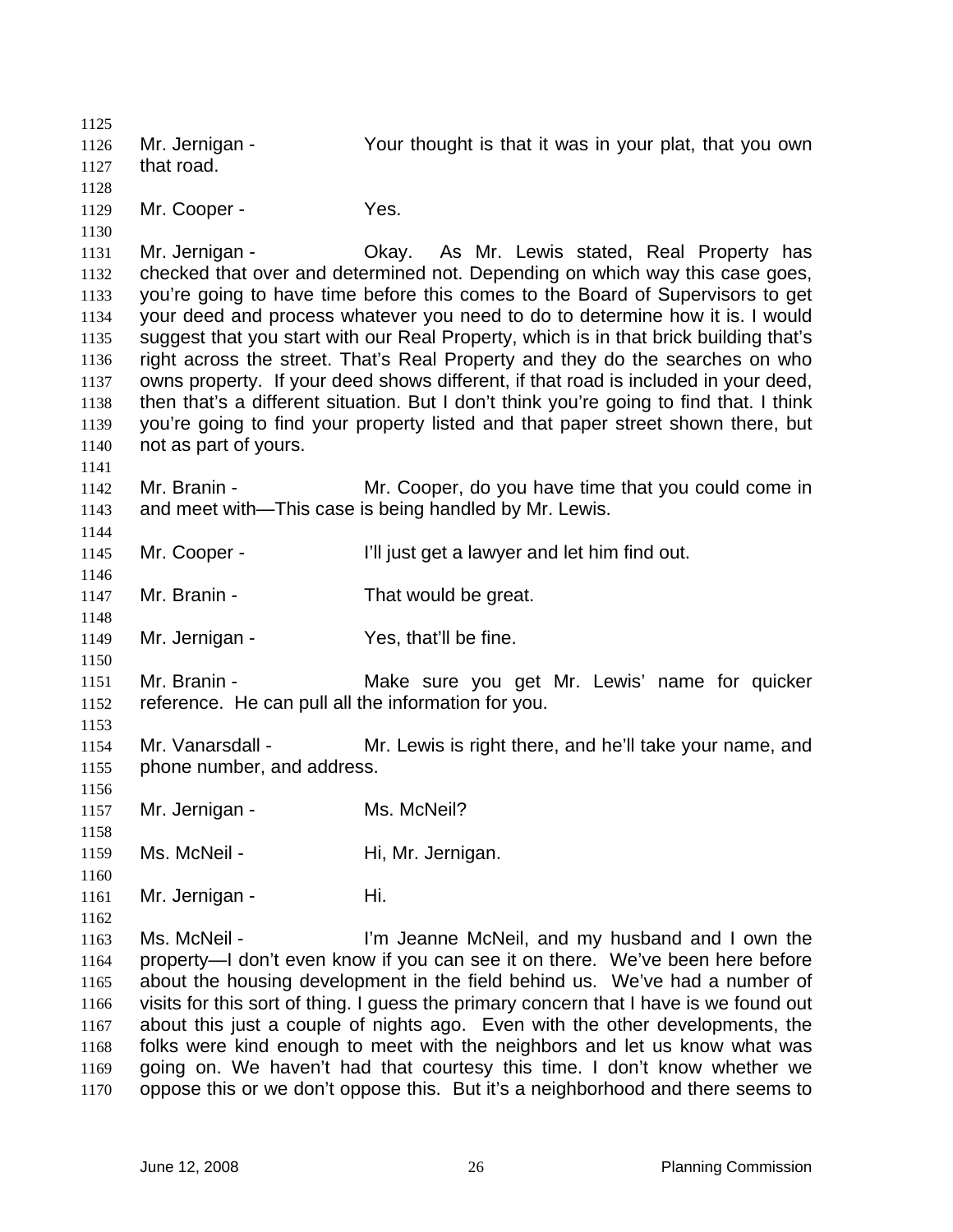be a misunderstanding that we are living in an area that is simply waiting to be a commercial development. And it's not; it's a neighborhood. We all live in our homes. Our home is actually one of only a few properties in Henrico County that's on the National Register, and we have a great interest in preserving our neighborhood. We're open to meeting with people, but we have not been approached to have this information. I received this information tonight. 1171 1172 1173 1174 1175 1176 1177 1178 1179 1180 1181 1182 1183 1184 1185 1186 1187 1188 1189 1190 1191 1192 1193 1194 1195 1196 1197 1198 1199 1200 1201 1202 1203 1204 1205 1206 1207 1208 1209 1210 1211 1212 1213 1214 1215 Mr. Jernigan - When I met with Ms. Murphy, because of the small number of people that were there, I had her call everybody. I even specifically asked her if she talked to you and she said no, she spoke to your husband. Ms. McNeil - Right. That was 9:00 on like Monday night. When was there a meeting? Mr. Jernigan - There wasn't a meeting. Ms. McNeil - Ckay. Mr. Jernigan - There were only nine people that were adjacent, and I said, "I want you to call everybody and find out how they feel about it." I had her report back to me because I explained to her at that point that we normally do have a neighborhood meeting. She called and I specifically asked her about you. She said she did talk to your husband. Ms. McNeil - The Mon't think anybody said we were willing to waive a neighborhood meeting. I think this came at 9:00 at night. Some of these were voicemails. The lady that lives next door to me said she got a voicemail, and she felt like she didn't get enough clear information. I don't feel that we received enough clear information. Mr. Jernigan - All right, let me ask you this. How do you feel about the project? Ms. McNeil - I don't know. I want us to sit down as a neighborhood with the folks that are proposing this, and I want us to be able to ask questions. I think this is not the forum to take up your time. I think we should have had this meeting already and had the opportunity to discuss and ask our questions. I might not even be standing here tonight if we had had that opportunity. Mr. Jernigan - Ms. Murphy? You told me you spoke to Mr. McNeil. Ms. Murphy - I spoke with Mr. McNeil Monday evening when I got back into town. Several of the other neighbors I spoke with Monday evening. I spoke with Mr. Cooper a day or two ago, and I actually met him at his house today so I could look at his title work and see what information he had. Because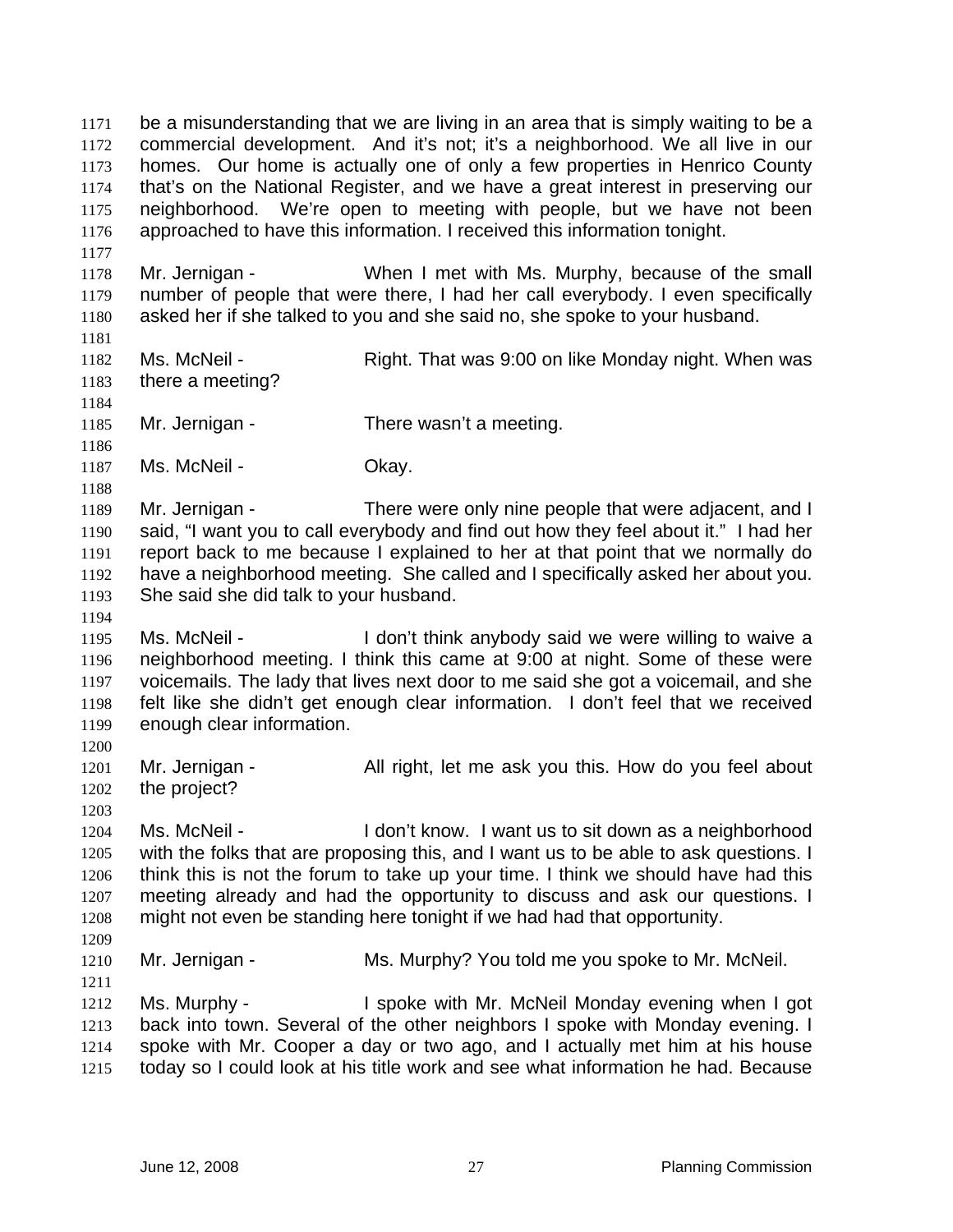we were working on revising the proffers and the elevations, I e-mailed that to Mr. McNeil late last evening. I think that's the 9:00 that she's referring to. 1216 1217

1218

1222

1224

1219 1220 1221 Ms. McNeil - [Off mike.] The phone call was also pretty late at night. [Inaudible] you get a phone call about something you didn't know anything about. [Inaudible.]

1223 Mr. Jernigan - Yes sir. Come on down.

1225 1226 1227 1228 1229 1230 1231 1232 1233 1234 1235 1236 1237 1238 1239 1240 1241 1242 Mr. Amirshahi - I'm Ali Amirshahi. I also live on East Richmond Road. Ms. Murphy did leave me a message, as for the record. I did not have a chance to talk to her. I've spoken to some of the neighbors, and our primary concern is the amount of traffic that is turning off Nine Mile Road onto East Richmond Road and vice versa. East Richmond Road is a 1-1/2-lane road. Two cars can go by, but it's sort of stretch. People use that road as a shortcut to get around the lights on Laburnum Avenue. There is already a huge amount of traffic on that road. One of our primary concerns is the amount of traffic, and the issue is going to be on Nine Mile Road as well because on Nine Mile Road you have one turning lane in the middle of this four-lane highway. You have people in that turning lane going left and going right at different spots. It's totally chaotic and arbitrary. People are turning into the gas station, the Sunoco; they're turning into the car repair shop; they're turning onto East Richmond Road; or they're going to the other side of Nine Mile Road. Then people from East Richmond Road are pulling out into that turning lane as well. There is no traffic light there. I don't know how many accidents have happened there; I've witnessed a few. I'm wondering what studies have been done about the amount of traffic on East Richmond Road, and the issue of turning onto Nine Mile Road.

1243

1244 1245 1246 1247 1248 1249 1250 The second issue Ms. Murphy alluded to somewhat. I don't know where the drainage is going to be diverted. Drainage is an issue in this area; it's a huge issue. They've built up a lot of new subdivisions in the area. Every time something new is built there, it seems that the drainage gets worse. Our concern would be what kind of hydrology study has been done, and where's the drainage going to be diverted. I happed to live further down East Richmond Road, and it does go down, so I'm sort of at the bottom. Everything flows my way.

1251

1252 1253 1254 1255 1256 1257 I guess the concern would be the amount of traffic turning onto Nine Mile Road and East Richmond Road, and then where is all this extra water going to go. Once you build something and take away the grass and the natural watershed, it's going to have an impact on what happens at the bottom of that road. That's my concern. I've spoken to a few of my neighbors, and they wanted to express that concern as well.

- 1258
- 1259 I thank you for a chance to speak.

1260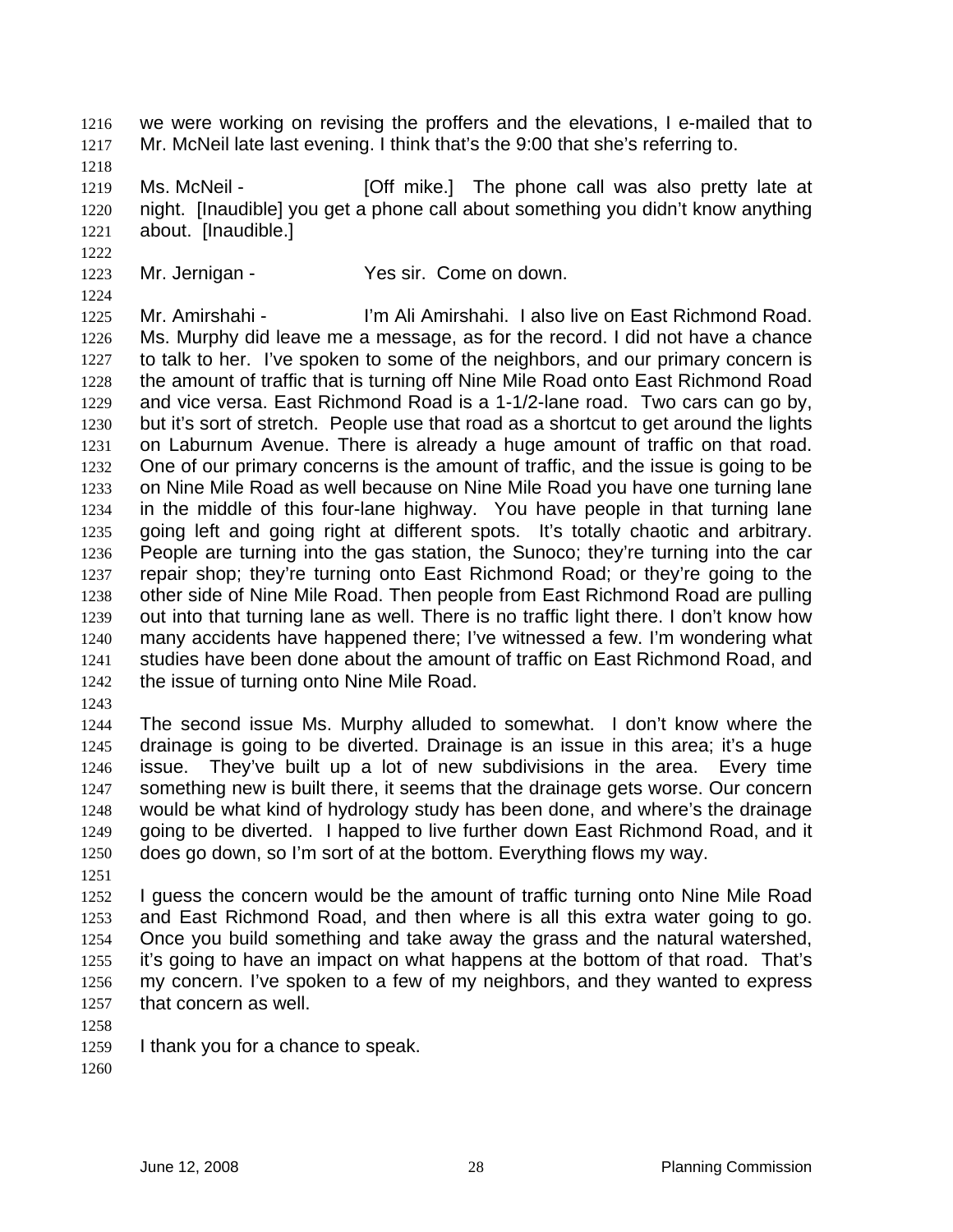Mr. Jernigan - Okay, thank you. Ms. Murphy, I'm going to defer this case myself. What we'll do is set up a neighborhood meeting. We'll have somebody from Public Works come and explain how the drainage is going to work. I didn't try to ramrod this meeting through. I had Ms. Murphy call everybody and see how the temperament of the neighborhood was. Most of her calls were positive. Anyway, at this point what we'll do is I'm going to do a Commission deferral on this. You can get with me later and we'll set up a day or a night, excuse me, an evening to have a neighborhood meeting. 1261 1262 1263 1264 1265 1266 1267 1268 1269 1270 1271 1272 1273 1274 1275 1276 1277 1278 1279 1280 1281 1282 1283 1284 1285 1286 1287 1288 1289 1290 1291 1292 1293 1294 1295 1296 1297 1298 1299 1300 1301 1302 1303 1304 1305 1306 Ms. Murphy - I think probably the sooner the better would be good, it sounds like. Mr. Jernigan - Yes. Ms. Murphy - I think what you'll find is that virtually all of these items have been addressed in the proffers and in the really very detailed engineering that's been done on this. Mr. Jernigan - It has, but we'll get someone, either your engineer and possibly somebody from Public Works in the drainage section of it, to come out to affirm to everybody and let them know what things are. Okay? Ms. Murphy - **Absolutely. Thank you.** Mr. Jernigan - With that, I will move for deferral of case C-9C-08, Lisa Murphy for Secure Hands Holdings, LLC, to July 10, 2008. Mr. Vanarsdall - Second. Mr. Archer -  $July 8<sup>th</sup>$ . Mr. Jernigan -  $8<sup>th</sup>$ . 2008. Mr. Jernigan - **Motion by Mr. Jernigan, seconded by Mr. Vanarsdall.** All in favor say aye. All opposed say no. The ayes have it; the motion passes. Mrs. Jones -  $\qquad \qquad$  I think it's the 10<sup>th</sup>. Mr. Jernigan - I thought it was the  $10<sup>th</sup>$ . State for the record that it's July the  $10^{th}$  and not the  $8^{th}$ . At the request of Mr. Jernigan, the Planning Commission deferred C-9C-08, Lisa Murphy for Secure Hands Holdings, LLC, to its meeting on July 10, 2008. **P-11-08 Gloria Freye for Richmond 20MHz LLC**: Request for a Provisional Use Permit under Sections 24-95(a)(3), 24-120 and 24-122.1 of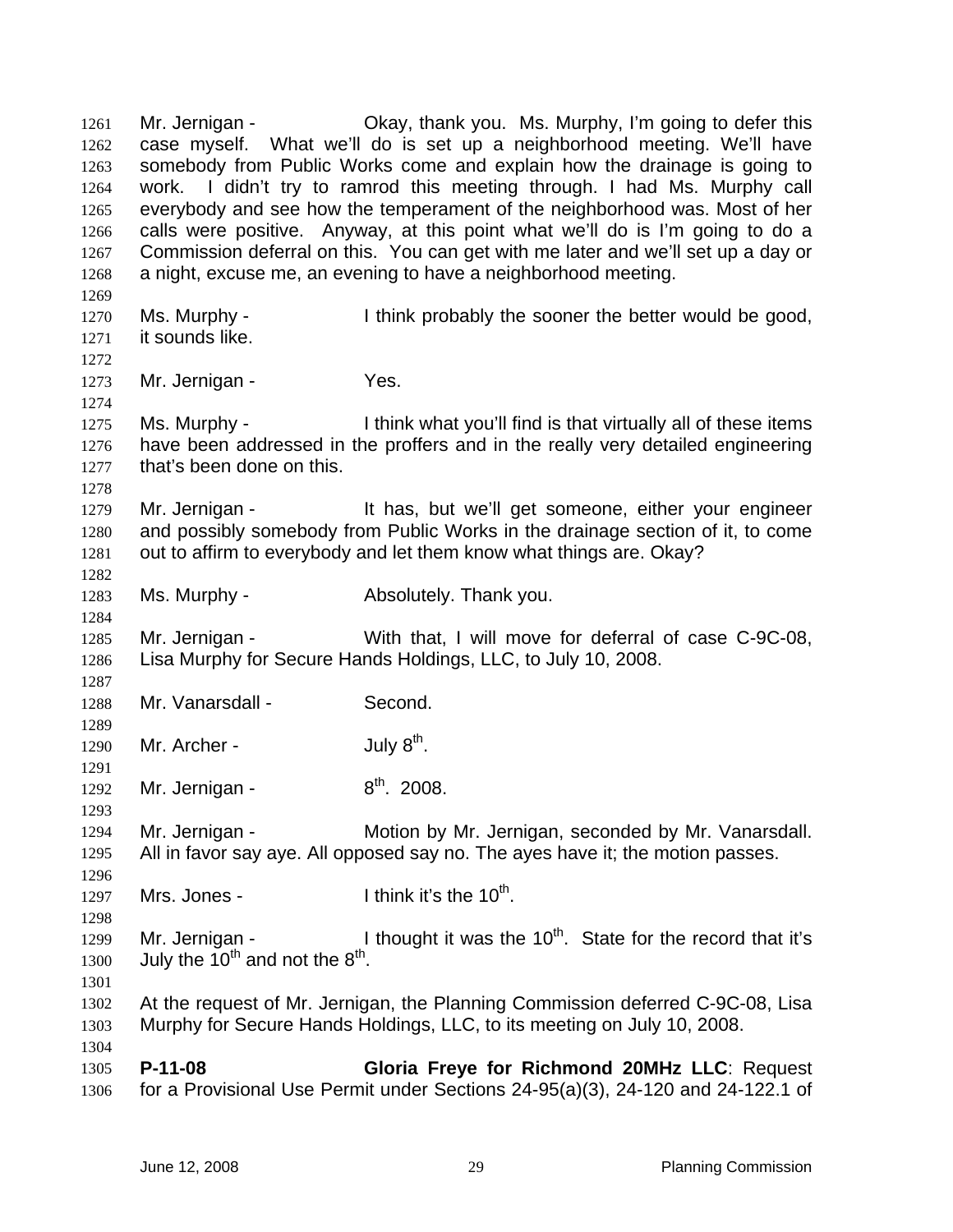Chapter 24 of the County Code in order to construct a 199' high monopole telecommunications tower and related equipment, on part of Parcel 858-708- 1205, located on the east line of White Oak Road approximately 1,765 feet north of Windsor Road. The existing zoning is A-1 Agricultural District. The Land Use Plan recommends Rural Residential, not to exceed 1.0 units net density per acre. 1307 1308 1309 1310 1311 1312

- 1313 1314 Mr. Jernigan - Is there any opposition to case P-11-08, Gloria Freye for Richmond 20MHz, LLC? No opposition. Mr. Props, how are you tonight?
- 1316 1317 1318 1319 1320 Mr. Props - Fine, sir. Mr. Chairman, members of the Commission, nTelos is requesting to construct a 195-foot high monopole-style communication tower plus a 4-foot high lightning rod on a 53.2 acre site located at 6069 White Oak Road. The site is currently zoned A-1, Agricultural, requiring a Provisional Use Permit for towers exceeding 50 feet in height.
- 1321

1315

1322 1323 1324 1325 1326 1327 1328 1329 The 2010 Land Use Plan recommends Rural Residential. This type of development dominates the area with the exception of an A-1 agricultural singlefamily residential subdivision, Jenkins Bluff, which borders the eastern boundary. This subdivision would be buffered by a mature wooded area with the closest lot approximately 700 feet away. This site will also offer co-location opportunities and serve to consolidate and link additional telecommunication providers. In response to staff comments, a balloon float and community meeting were held. Staff has not received opposition on this request.

1330

1331 1332 While the County prefers locating towers in areas not zoned, planned or utilized for residential purposes this request would offer several benefits. These include:

1333 1334 1335 1336 an isolated location that does not intrude upon residential development; natural and mature wooded buffering; tower siting that would accommodate future property development; co-location opportunities; and potential to consolidate and manage the increasing need for inter-related telecommunication locations.

1337 1338 1339 1340 Staff had originally suggested that existing tree buffers be preserved along all property lines, but based on the parcel's large acreage and extensive property lines, this condition has been removed. A revised set of conditions removing Condition #10 has been distributed.

1341

1342 1343 1344 In summary, the applicant has responded to all points raised in the staff report, and in view of the identified benefits, staff supports this request with the revised ten recommended conditions.

1345

1346 This concludes my presentation and I would be happy to answer any questions.

1347 1348 1349 1350 1351 Mr. Jernigan - The Are there any questions for Mr. Props from the Commission? Mr. Vanarsdall - I have one. What is the date on these conditions?

1352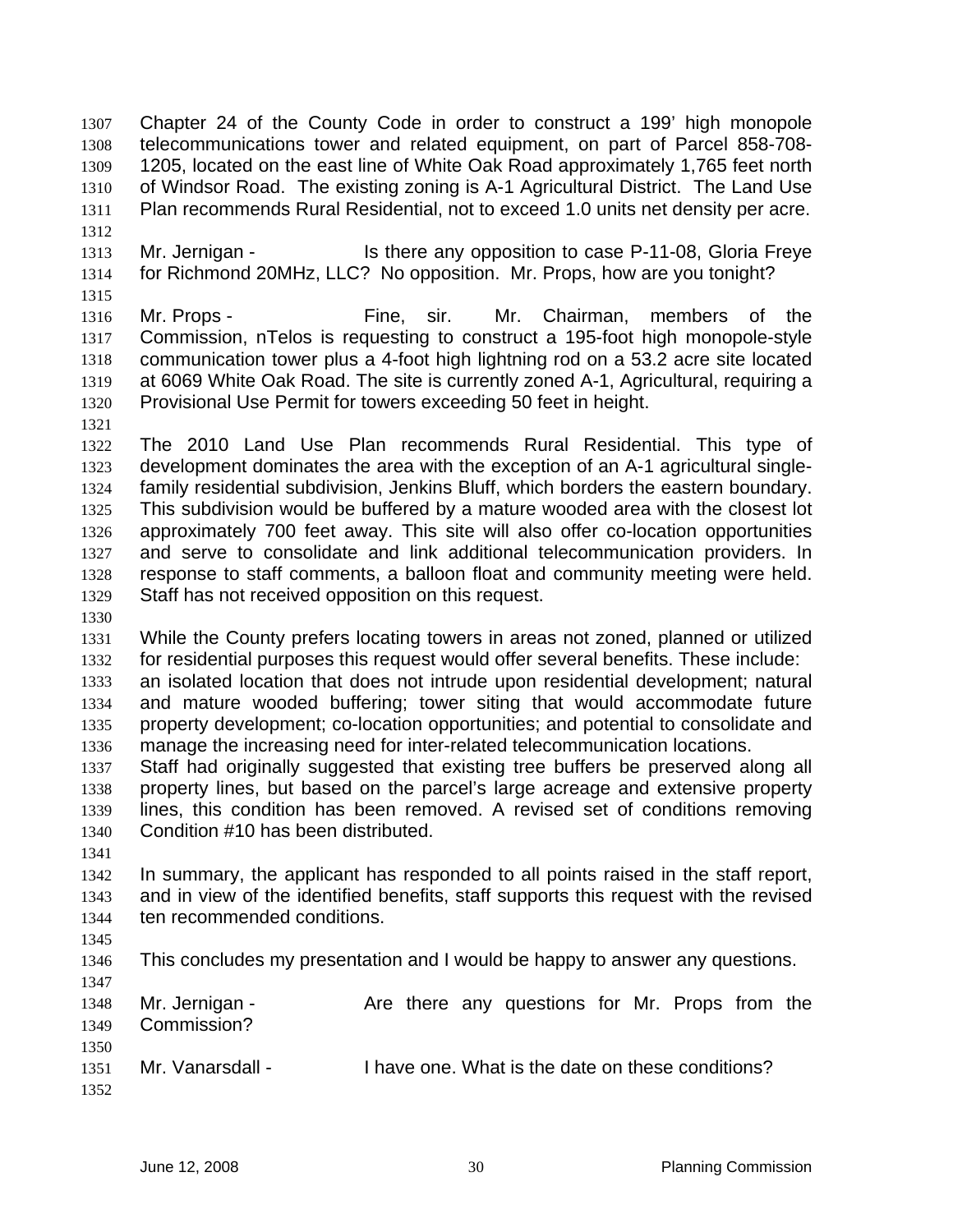1353 Mr. Props - Today. 1354 1355 1356 1357 1358 1359 1360 1361 1362 1363 1364 1365 1366 1367 1368 1369 1370 1371 1372 Mr. Jernigan - We have to waive the time limits. Mr. Props - No. They're conditions, not proffers. Mr. Jernigan - Okay, they're not proffered. Okay. Thank you, Mr. Props. Were there any questions? Okay. There was no opposition to this case. We had a balloon test and a neighborhood meeting. Nobody showed up other than the applicant and us. Online some people had opposition, but none of them showed up tonight. Anyway, I am going to move that P-11-08, Gloria Freye for Richmond 20MHz, LLC, be sent to the Board of Supervisors for their approval. Mr. Branin - Second. Mr. Jernigan - **Motion by Mr. Jernigan, seconded by Mr. Branin. All** in favor say aye. All opposed say no. The ayes have it; the motion passes. **REASON:** Acting on a motion by Mr. Jernigan, seconded by Mr. Branin, the Planning Commission voted 5-0 (one abstention) to recommend the Board of Supervisors **grant** the request because it would provide added services to the community and it would not be expected to adversely affect public safety, health or general welfare. 1373 1374 1375 1376 1377 1378 1379 1380 1381 1382 1383 1384 1385 1386 1387 1388 1389 1390 1391 1392 1393 1394 1395 1396 1397 1398 Okay, the minutes. Are there any corrections? Mrs. Jones - Yes sir. The minutes of the May 15<sup>th</sup> meeting. Page 17, line 736, change "beliefs" to "believe." On line 741, change "coverall" to "overall." Page 23 line 1009, at the end change "continue" to "continuing." Page 30, line 1349, change the word "like" to "life." Page 31, line 1391, change "methods" to "models." Mr. Jernigan - Ckay, are there any other changes to the minutes? Do I hear a motion? Mr. Vanarsdall - I move for approval of the minutes as corrected. Mr. Archer - Second. Mr. Jernigan - Motion by Mr. Vanarsdall, seconded by Mr. Archer to approve the minutes of May 15, 2008, as corrected. All in favor say aye. All opposed say. The ayes have it; the motion passes. Mr. Jernigan - There is no other business, do I have a motion to adjourn?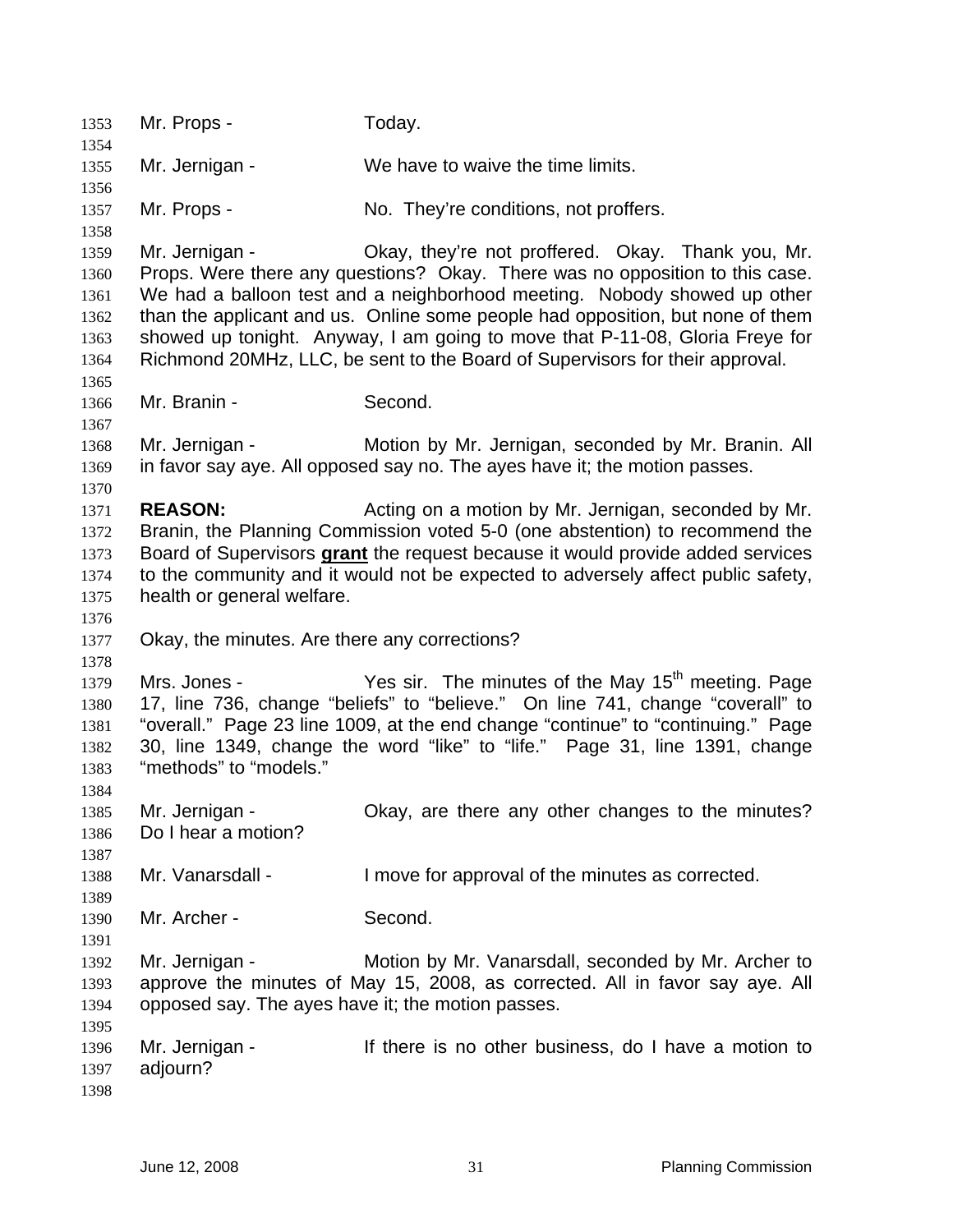| 1399         | Mr. Branin -     | I would like to ask a question, if you don't mind.                            |
|--------------|------------------|-------------------------------------------------------------------------------|
| 1400         |                  |                                                                               |
| 1401         | Mr. Jernigan -   | Yes sir.                                                                      |
| 1402<br>1403 | Mr. Branin -     | We have two people in the audience that are waiting                           |
| 1404         |                  | for the last of the minutes. I think they're observing. Can I ask why?        |
| 1405         |                  |                                                                               |
| 1406         | Ms. Moore -      | We have two interns with us today. This is Laura                              |
| 1407         |                  | Baker. She's interning with the Planning Department for the summer.           |
| 1408         |                  |                                                                               |
| 1409         | Mr. Jernigan -   | How are you? It's a pleasure to have you with us.                             |
| 1410         |                  |                                                                               |
| 1411         | Ms. Moore -      | We're actually borrowing him from the Department of                           |
| 1412         |                  | Community Revitalization. We had him for a few hours yesterday to get to know |
| 1413         |                  | the Planning Department. He goes to St. Christopher's, and he thinks he wants |
| 1414         | to be a planner. |                                                                               |
| 1415         |                  |                                                                               |
| 1416         | Mr. Jernigan -   | Well, glad to have you with us.                                               |
| 1417         |                  |                                                                               |
| 1418         | Mr. Reeves -     | [Off mike.] Thank you, sir.                                                   |
| 1419         |                  |                                                                               |
| 1420         | Mr. Archer -     | Think about it. Think about it real good now.                                 |
| 1421         |                  |                                                                               |
| 1422         | Mr. Glover -     | What is your name?                                                            |
| 1423         |                  |                                                                               |
| 1424         | Mr. Reeves -     | <b>Edward Reeves.</b>                                                         |
| 1425<br>1426 | Mr. Glover -     | What grade are you at St. Christopher's?                                      |
| 1427         |                  |                                                                               |
| 1428         | Mr. Reeves -     | I just finished my junior year.                                               |
| 1429         |                  |                                                                               |
| 1430         | Mr. Branin -     | Your last name is Reeves?                                                     |
| 1431         |                  |                                                                               |
| 1432         | Mr. Reeves -     | Yes.                                                                          |
| 1433         |                  |                                                                               |
| 1434         | Mr. Glover -     | So, I guess you've met my grandson. He's in the third                         |
| 1435         | grade.           |                                                                               |
| 1436         |                  |                                                                               |
| 1437         | Mr. Reeves -     | Well, maybe I've seen him around.                                             |
| 1438         |                  |                                                                               |
| 1439         | Mrs. Jones -     | Well done.                                                                    |
| 1440         |                  |                                                                               |
| 1441         | Mr. Jernigan -   | All right, thank you.                                                         |
| 1442         |                  |                                                                               |
| 1443         | Mr. Branin -     | You all are dismissed.                                                        |
| 1444         |                  |                                                                               |